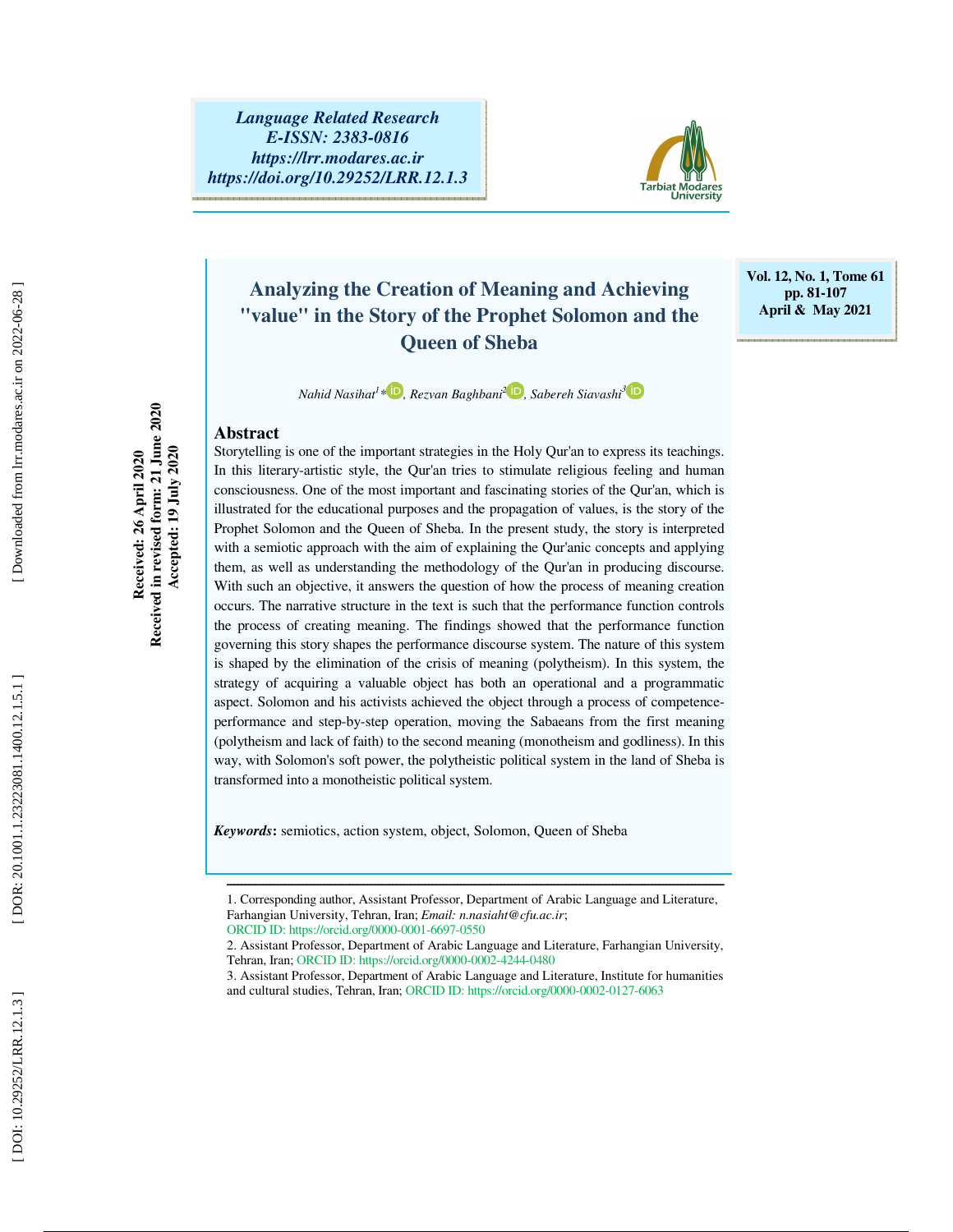#### **1. Introduction**

The narrations of the prophets are rich and unique collections that have the capacity of the semiotic study. These stories are mentioned in the Qur'an in order to awaken both the human and society and bring them closer to the ideal situation. In fact, the art of storytelling in the Qur'an is considered as a strategy to propagate the values and intellectual development of the society.

Since the main purpose of the Holy Qur'an is to convey messages in line with the human guidance, it cannot be claimed that the narrations in the Qur'an have only aesthetic and artistic functions. Accordingly, the semiotic necessity of the Qur'anic narrations as well as the method of creating meaning so as to produce discourse are of special importance. One of these unique narrations, which is depicted with the aim of belief and political education with a special artistic technique, is the story of Solomon and the Queen of Sheba. The present study aims to explain the managerial role and the soft power of Solomon as well as the credibility of the Queen of Sheba in order to analyze the discourse functions of the story. The main issue of this study is to find the role of cognitive presence in how the Queen of Sheba believes and reaches the object of faith. The present study aims to explain the Qur'anic concepts and to apply them and to understand the Qur'anic method in producing discourse, as well as to explain the managerial role and the soft power of Solomon and the credibility of the Queen of Sheba, in order to analyze the discourse functions of the story.

#### **2. Purpose, Questions and Hypotheses**

The present study aims to explain the Qur'anic concepts and to apply them and to understand the Qur'anic method in producing discourse, as well as to explain the managerial role and the soft power of Solomon and the credibility of the Queen of Sheba, in order to analyze the discourse functions of the story.

**82**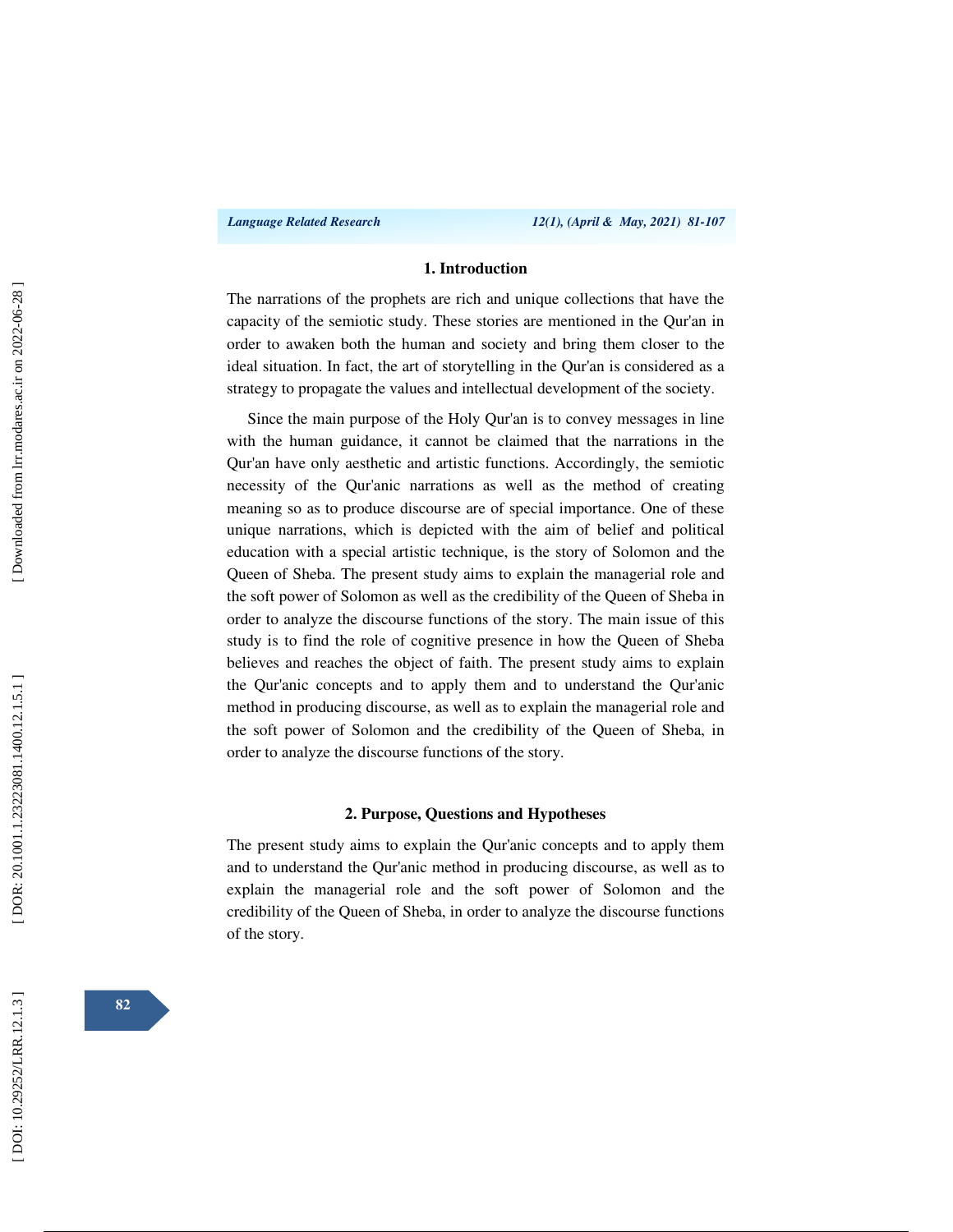This article seeks the answers to two questions: A. What kind of system does the governing process of the story of Solomon and the Queen of Sheba create in the Qur'an? B. How is an attachment with an object of value obtained? It is assumed that the the performance function makes the performance-oriented discourse governing and the actors achieve the object of value through a step-by-step operation and a narrative performance process.

#### **3. Innovation**

Because semiotics provides a methodological and coherent framework for the study of prolific texts, the narrative domains of the Holy Qur'an also provide the basis for such studies. Researchers have taken advantage of this opportunity to write in the field of semiotics in the Qur'anic stories.

Qur'anic performance-oriented discourses have not been studied yet. The present article attempts to study and analyze one of the most beautiful stories of the Qur'an focusing on the performance and manner of the presence of the actors.

#### **4. Methodology**

This article analyzes the discourse functions of the story of the Prophet Solomon and the Queen of Sheba with an analytical-inferential method and a semiotic approach.

#### **5. Results**

The findings suggest that the performance function governing this story shapes the performance discourse system. The nature of this system has been shaped by resolving the crisis of meaning (polytheism). In this system, the strategy of acquiring the object of value has both operational and programmatic aspects. Different ways of the presence of the actors, on which

**83**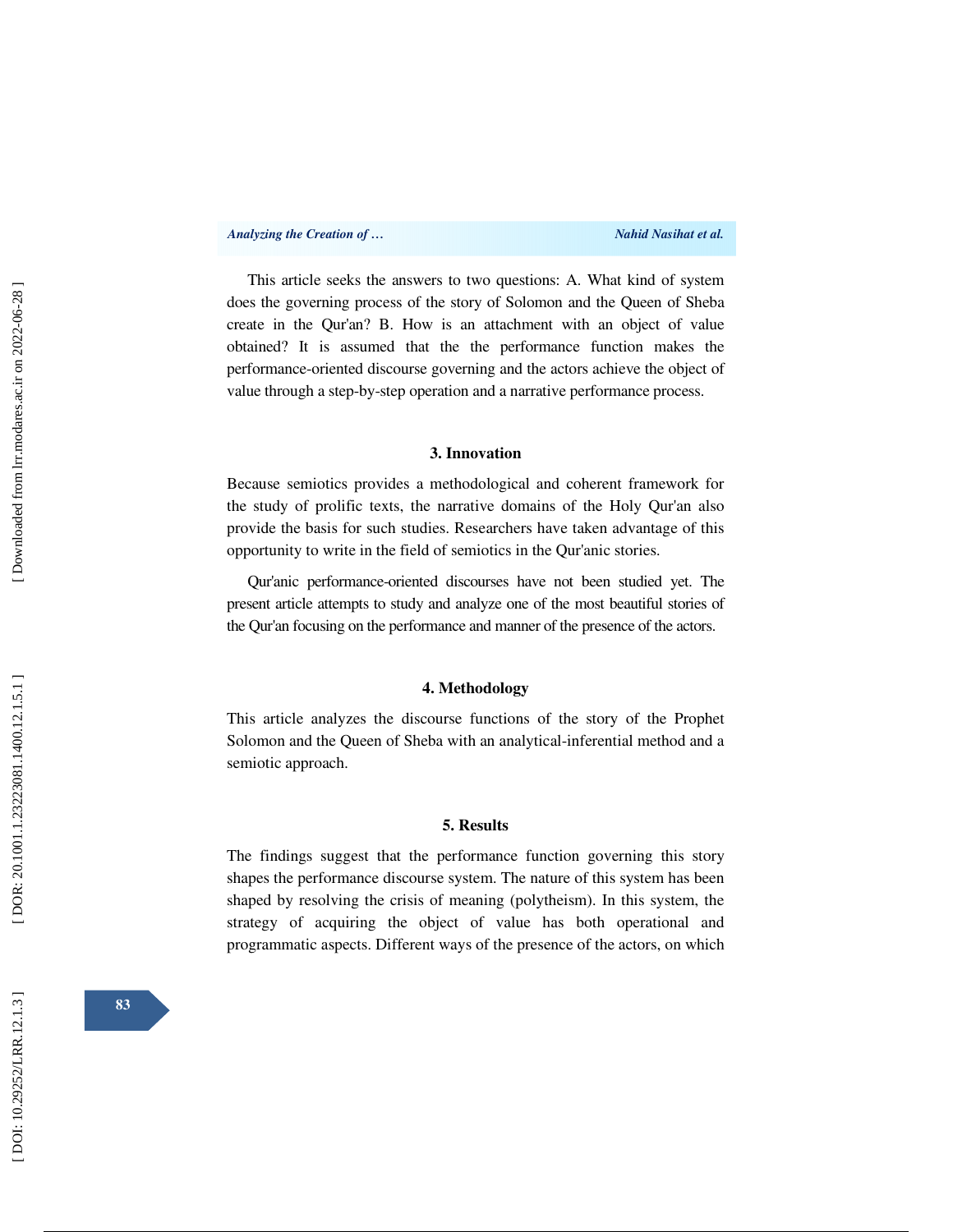*Language Related Research 12(1), (April & May, 2021) 81-107* 

the creation of meaning depends, are tied to the modal verbs, and the performance obtains results through the process. In this action system, polytheism and sun-worship are a crisis that has led the people of the land of Sheba to break away from the object of value of faith and monotheism. The Prophet Solomon uses his soft power to lead the people of Sheba to the valuable object of monotheism and to resolve the crisis. He achieves the goal through a step-by-step operation and a performance process, which he is in the center of it, accompanied by the actors, and connects the Shebans to the object.In this programmatic operation, meaning changes from a negative state of unbelief to a positive state of faith in God.Thus, with Solomon's soft power, the political system based on polytheism in the land of Sheba is changed to a political system based on monotheism.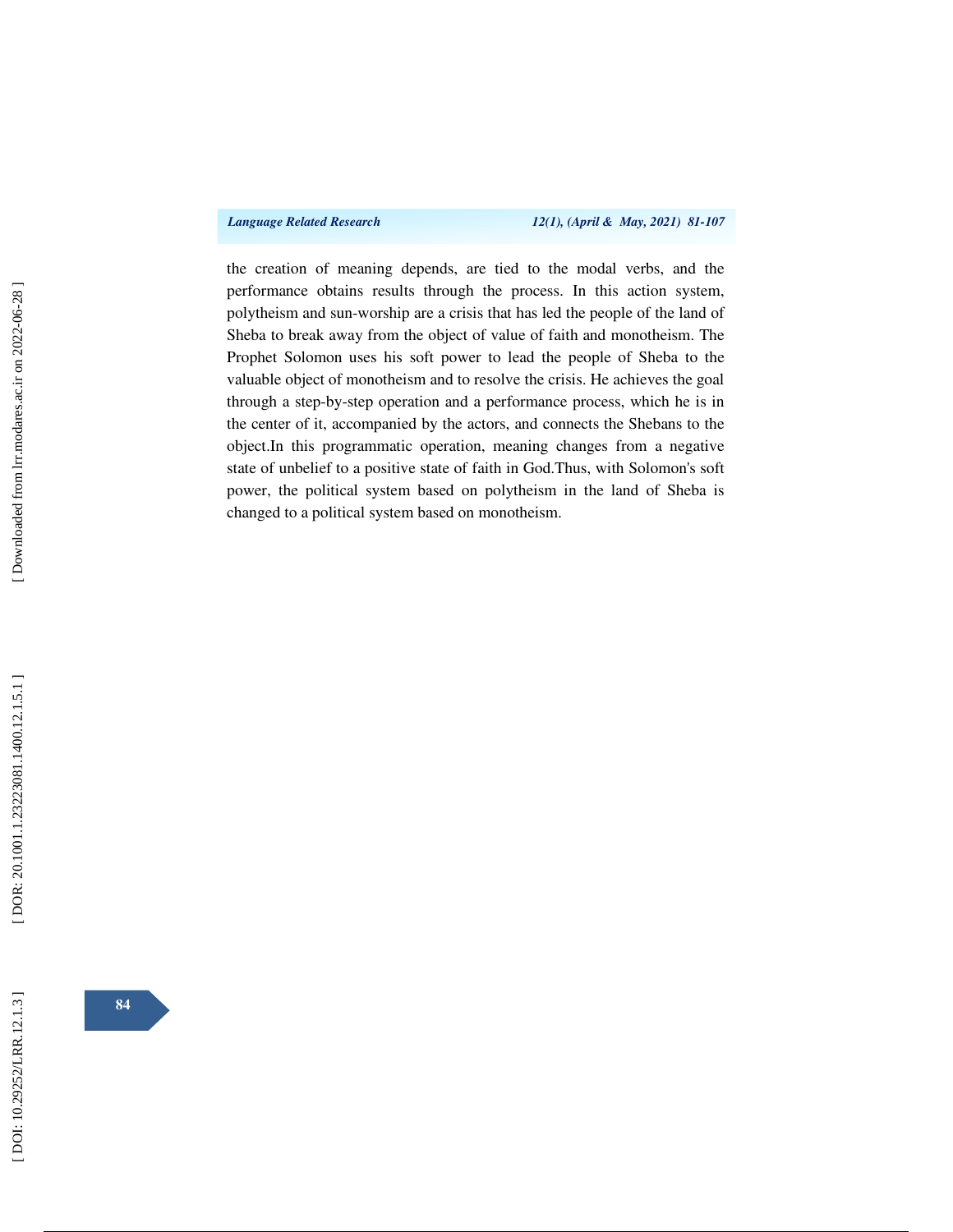دوماهنامة علمي- پژوهشي دا، ش ا (پياپي 11) فروردين و ارديبهشت ۱٤٠٠، صص ٨١- ١٠٧

> شکلگيری معنا و دستيابی به «ارزش» در داستان سليمان نبي و ملكة سبا

> > ناهيد نصيحت"، رضوان باغباني"، صابره سياوشي"

 $0.107 \cdot 7/00$  در مافت:

. استاديار گروه آموزش زبان و ادبيات عربي، دانشگاه فرهنگيان، تهران، ايران. 1 . استاديار گروه آموزش زبان و ادبيات عربي، دانشگاه فرهنگيان، تهران، ايران. 2 ۳. استاديار گروه زبان و ادبيات عربي پژوهشگاه علوم انساني و مطالعات فرهنگي، تهران، ايران.

پذيرش: ٩٩/٠٤/٢٩

#### چكيده

يكي از راهبردهاي مهم قرآن براي بيان آموزههاي خود، داستانپردازي است. قرآن با اين شيوة ادبي ـ هنري ميكوشد تا احساس ديني و شعور انساني را تحريك كند. ازجمله داستانهاي مهم و جذاب قرآن كه با غرض تربيتي و تبليغ ارزشها به تصوير كشيده شده، ماجراي سليمان نبي و ملكة سباست. در جستار پيشرو، با رويكرد نشانه ـ معناشناسانه و با هدف تبيين مفاهيم قرآني و كاربردي كردن آنها و نيز فهم روش قرآن در توليد گفتمان، ماجراي مذكور معناكاوي ميشود. با چنين هدفي، به اين پرسش پاسخ ميدهد كه فرايند شكلگيري معنا چگونه رخ ميدهد. ساختار روايت در متن بهگونهاي است كه كاركرد كنشي، فرايند توليد معنا را كنترل ميكند. يافتهها نشان ميدهد كه كاركرد كنشي حاكم بر اين داستان، نظام گفتماني كنشي را رقم ميزند. ماهيت اين نظام را رفع بحران معنا (شرك) شكل داده است. در اين نظام، راهبرد تصاحب ابژة ارزشي جنبة عملياتي و برنامهمداري دارد. سليمان و كنشياران وي طي فرايند توانشيـ كنشي و عمليات مرحلهاي به ابژه دست يافته و سبائيان را از معناي نخست (شرك و فقدان ايمان) به معناي دوم (توحيد و خداپرستي) رساندهاند. به اين ترتيب با قدرت نرم سليمان، نظام سياسي مبتني بر شرك در سرزمين سبا به نظام سياسي مبتني بر توحيد تغيير مييابد .

واژههاي كليدي: نشانه ـ معناشناسي، نظام گفتمان كنشي، ابژة ارزشي، سليمان نبي، ملكة سبا.

ــــــــــــــــــــــــــــــــــــــــــــــــــــــــــــــــــــــــــــــــــــــــــــــــــــــــــــــــــــــــــــــــــــــــــ

E- email: n.nasihat@cfu.ac.ir :مقاله مسئول نويسندة\*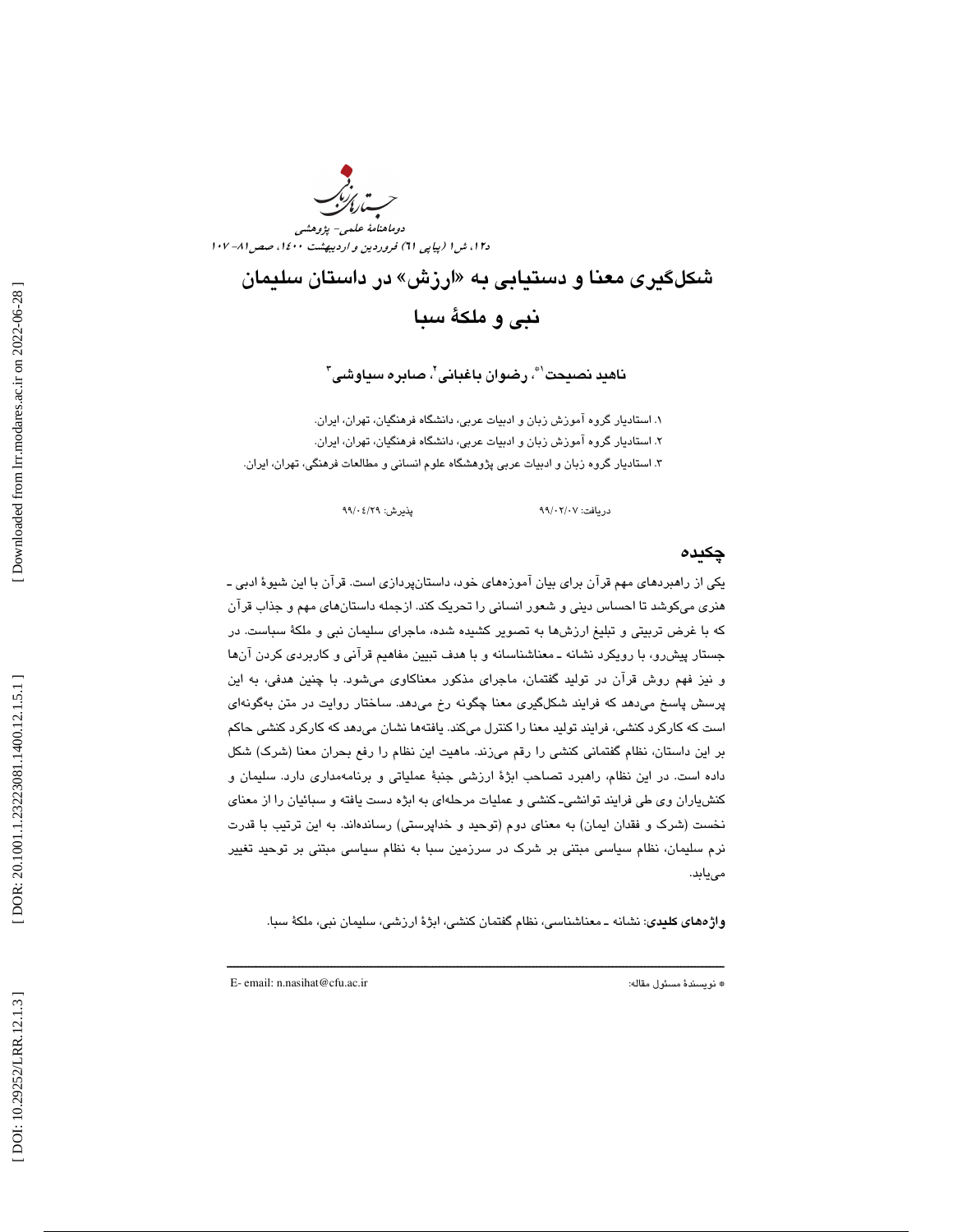# ناهيد *نصيحت و همكاران شكل كيرى معنا و دستيابي..*. پيچ<br>این همچنان شكل مستقل بين مستقل بين استخدام دانشمان شكل كشكل كشكل كشكل كشكل كشكل مستقل بين استخدام كرد.<br>**این م**ستقل بين استخدام بين استخدام بين استخدام بين استخدام بين

### . مقدمه 1

پژوهشگران ادبيات هنري قرآن توانستهاند بهمنظور توسعة گفتمان قرآني از نظريههاي تحليل گفتمان بهره گيرند. نظريههايي كه با ادبيات پيوندي نزديك دارند. از سوي ديگر، ادبيات قرآن از مهمترين ميدانهاي مطالعاتي براي اين نظريههاست و ابزار مهمي براي تحليل و نقد آنها فراهم میکند. از جملهٔ این نظریههای تحلیل گفتمان، نشانهـمعناشناسی' متن است که در آن زنجيرة نشانهها براي شكلگيري، تغيير و توسعة معناست. نظريهپردازان نشانهـمعناشناسي معتقدند كه «براي شناخت معناي متن بايد قاعدهها و معناي انها را درك كرد؛ زيرا متن بر اساس اصولي بنيادين شكل گرفته و نظاممند است و طي فرايند برش يا تقطيع، اين اصول و به تبع آن معنا كشف مىشود» (نصيحت، ١٣٩٢، ص. ٢٠٢). درواقع، كشف معنا از طريق<br>بررسي رابطهٔ بين صورت ـ محتوا و ساختارهاي جزئيتر و كليتر است؛ يعني با نشانهـ معناشناسی گفتمانی<sup>٬</sup> روبهرو هستیم که از نشانهشناسی ساختگرا<sup>۳</sup> عبور کرده و فرایند معناسازي را از كاركرد و توليد تا دريافت معنا بررسي ميكند. اينچنين، علاوه بر اينكه

کارکردهای مختلف هر متن مشخص میشود، لایههای معنایی آن نیز خود را نشان میدهد.<br>روایتهای پیامبران مجموعههای غنی و بینظیریاند که ظرفیت مطالعهٔ نشانهـ معناشناسانه را دارند. اين داستانها از آن جهت در قرآن ذكر شدهاند كه انسان و جامعه را بيدار سازند و به وضعيت آرماني نزديك كنند. درواقع ، هنر داستانپردازي قرآن، راهبردي براي تبليغ ارزشها و ارتقاي فكري جامعه به شمار ميآيد. از آنجا كه هدف اصلي اين مصحف شريف

انتقال پيام در راستاي هدايت بشر است، نميتوان مدعي شد كه روايات در قرآن تنها كاركرد زيباييشناختي و هنري دارند. بر همين اساس، لزوم نشانهشناختي روايات قرآن و همچنين، شيوة

توليد معنا در راستاي توليد گفتمان اهميت ويژهاي مييابد (فلاح و شفيعپور، ١٣٩٨، ص. ٢٧).

يكي از اين روايتهاي منحصربهفرد كه با هدف اعتقادي و تربيت سياسي با تكنيك هنري خاصي به تصوير كشيده شده، ماجراي سليمان و ملكة سباست. پژوهش حاضر با هدف تبيين نقش مديريتي و قدرت نرم سليمان و نيز باورپذيري ملكة سبا به واكاوي كاركردهاي گفتماني ماجرا ميپردازد. مسئلة اصلي آن، يافتن نقش حضورِ شناختي در چگونگي ايمان 1 آوردن ملكة سبا و رسيدن به ابژة ايمان است. اين نوشتار، با روش تحليلي ـ استنباطي و

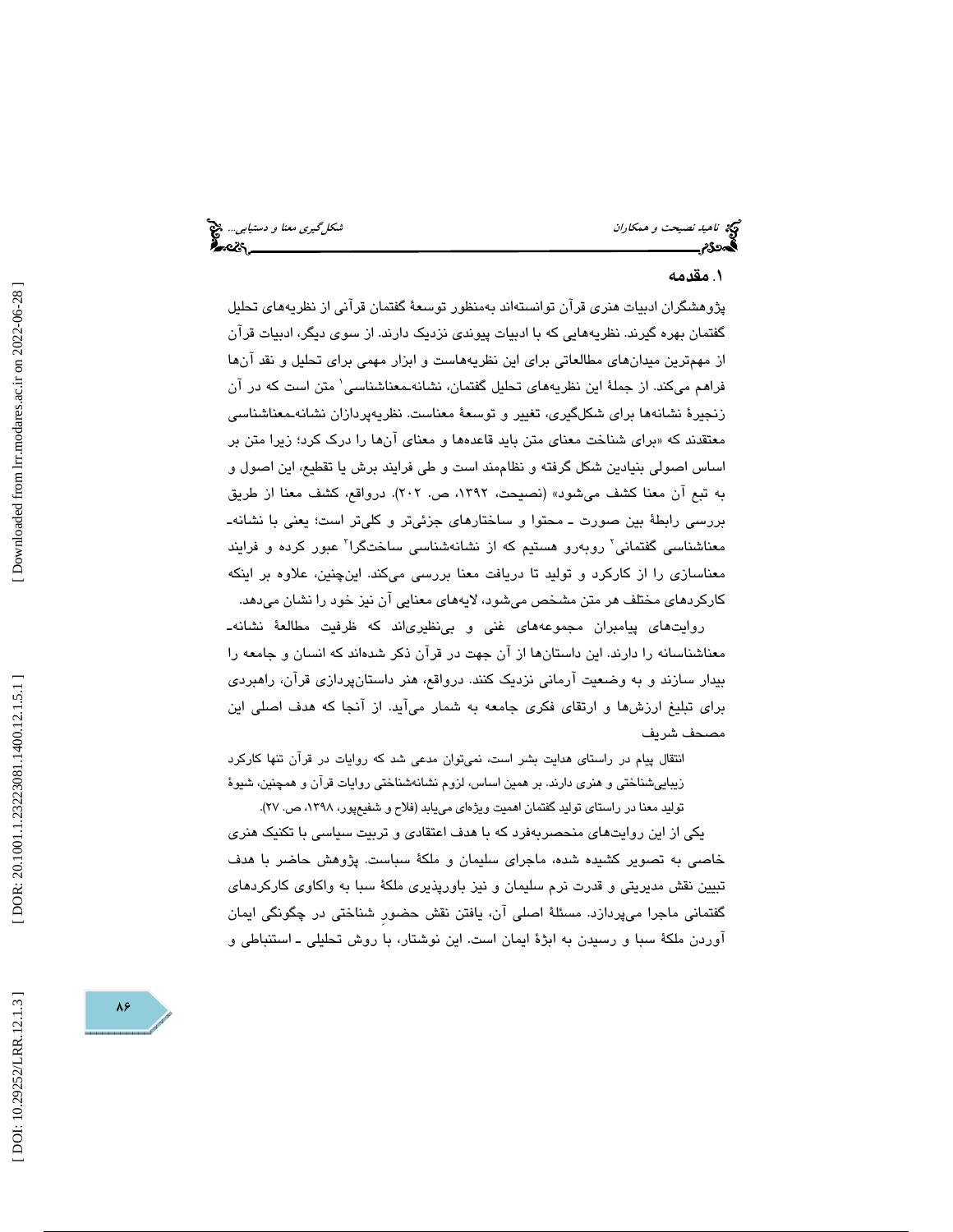رويكرد نشانهـمعناشناسانه بهدنبال پاسخ براي دو پرسش است؛ الف) فرايند حاكم بر ماجراي سليمان و ملكة سبا در قرآن چه نوع نظامي را بهوجود ميآورد؟ ب) پيوست با ابژة ارزشي چگونه حاصل ميشود؟ فرض بر اين است كه كاركرد كنشي، گفتمان كنشمحور را حاكم كرده و كنشگران با عمليات مرحلهاي و فرايند روايي كنشي به ابژة ارزشي دست مييابند.

# . پيشينة پژوهش 2

از آنجا كه نشانهـمعناشناسي چارچوبي روشمند و منسجم براي مطالعة متون پربار ارائه ميدهد، حوزههاي داستاني قرآن كريم هم زمينه را براي چنين مطالعاتي فراهم ميكند. پژوهشگران از اين فرصت بهره برده و به قلمفرسايي در عرصة نشانهـمعناشناسي داستانهاي قرآن پرداختهاند. نزديكترين اين پژوهشها به مقالة حاضر عبارت است از: «بررسی خویشکاری۵ا و شخصیتپردازی در داستان حضرت سلیمان بر اساس نظر پراپ»، نوشتاري كه در آن اشرفي و همكاران (1393) ماجراهايي را كه در قرآن درمورد حضرت سليمان<sup>(ع)</sup> وجود دارد، بر اساس نظريهٔ پراپ تحليل كرده و به اين نتيجه رسيدهاند كه اگرچه بخش اعظمي از خويشكاريهايِ كليِ يافتشده در داستانها را ميتوان در تيپهاي جزئي ارائهشده از سوي پراپ ريخت، اما همخواني زيادي با تقسيم پراپ ندارد. داوديمقدم (1393) هم در «تحلیل نشانهـمعناشناسـی گفتمان در قصـهٔ یوسف علیهالسلام»، از منظر نظامهای گفتماني به داستان يوسف نبي نگريسته است. وي نظامهاي گفتماني تجويزي، تنشي و رخدادي را در ساختار و محتواي داستان توصيف كرده است. اشرفي و همكاران (1394) در «تجزيه و تحليل داستان حضرت يوسف در قران كريم بر اساس نظريهٔ پراپ و گريماس»، كارايي الگوي خويشكاريهاي پراپ و زنجيرة روايي سهگانة گريماس را در ماجراي يوسف نبی سنجیدهاند. «نشانهـمعناشناسی گفتمان تبلیغی حضرت موسـی علیهالسىلام» هم از سـوی اكبريزاده و محصص (1396) نوشته شده است. نگارندگان در اين پژوهش با بهرهگيري از الگوي تنشي به مطالعة آيات نخست سورة شعرا پرداختهاند. سياوشي (1398) هم در مقالة «بررسی فرایند معنایی در داستان ذوالقرنین در قران كریم»، فرایند گفتمانی كنشی و گفتمان اتيك (اخلاقمحور) را در داستان ذوالقرنين و سفرهاي سهگانة وي بررسي كرده است.

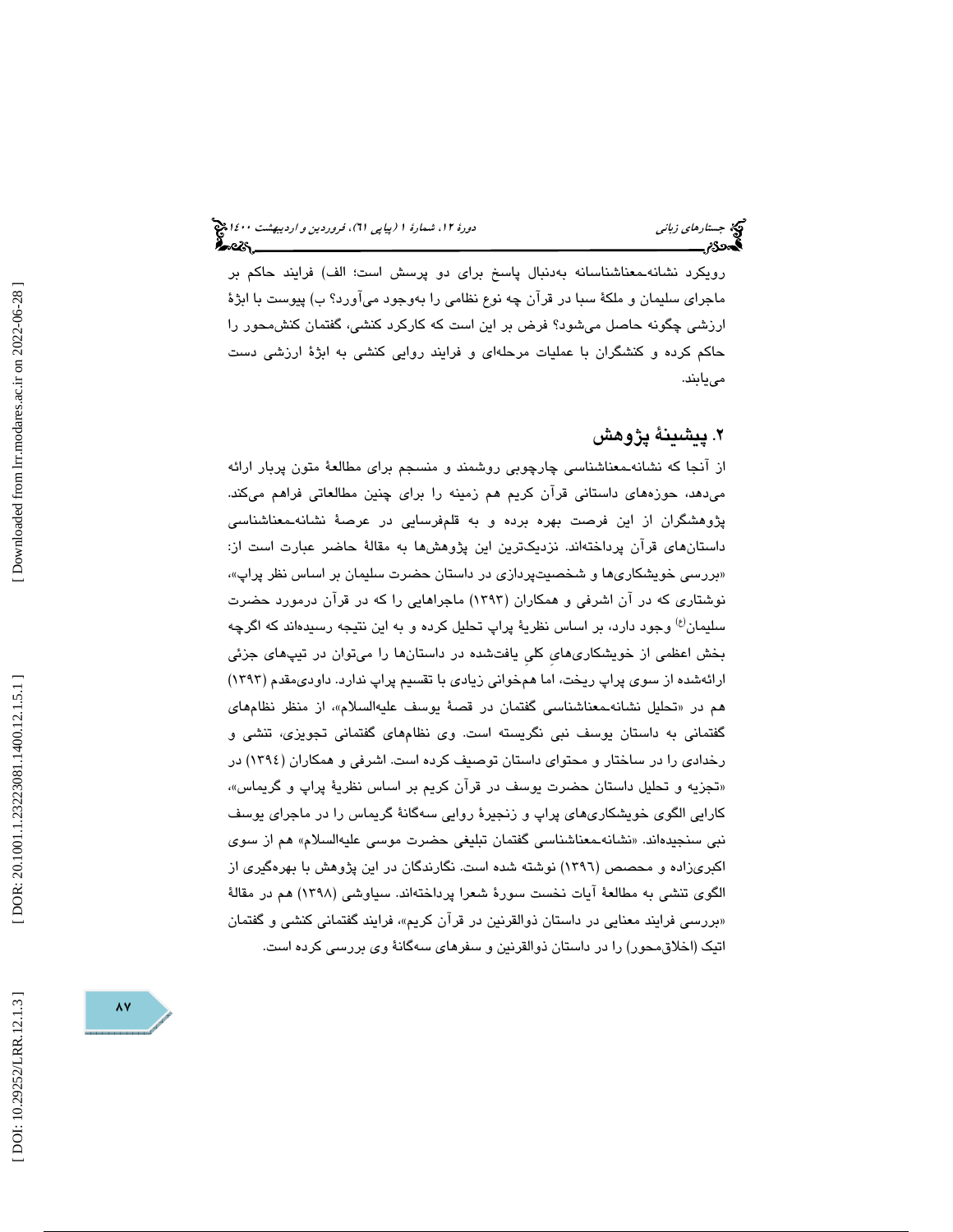ناهيد نصيحت و همكاران شكلگيري معنا و دستيابي... اين شكلگيري معنا و دستيابي... اين شكلگيري معنا و دستيابي... اي<br>السیمان شكل است.<br>السیمان شكل است.

در ارتباط با نشانهـمعناشناسي ماجراي سليمان نبي و ملكهٔ سبا، مقالهاي با عنوان «تحليل ساختار روايي داستان حضرت سليمان و ملكهٔ سبا بر پايهٔ الگوی روايي گريماس»، از سوی صدقی و گنجخانلو (۱۳۹۰) نگاشته شده است. نویسندگان در این پژوهش، الگوی كنشی گريماس (عوامل ششگانة گفتماني) و نيز زنجيرههاي روايي وي را در داستان بررسي کردهاند. همچنین، مقالهٔ دیگری با عنوان «نشانهـمعناشناسـی فرایند "تنش" در ایمان آوردن ملكة سبا» از سوي پراندوجي و نصيحت (1397) به تحرير درآمده كه فرايند توليد معنا را بر اساس عوامل شناختي و عاطفي و تعامل و رابطة نوساني آنها كه گفتمان تنشي را بهوجود ميآورند، بررسي ميكند.

در اين پيشينة ارزشمند كه بهصورت چكيده ذكر شد و با توجه به منحصربهفرد بودن داستانهاي زيباي قرآن و ظرفيت گفتماني آنها، مطالعات كنشمحوري كمرنگ است. در مقالة حاضر تلاش شده است تا ماجراي سليمان نبي و ملكة سبا با رويكرد كنشي و شيوة حضور كنشگر مطالعه و واكاوي شود.

### . چارچوب نظري تحقيق 3

### ۳ ــ ۱. نظام گفتمانی كنشى\_ تجويزى ً'

گفتمان ادبي به يك نوع نظام محدود نيست، بلكه امري سيال است كه جريان معناسازي را از طريق فرايندهاي متنوع تحقق ميبخشد. براي فهم نظام گفتماني با رويآورد 5 مواجهايم. اين رويآوردها كنشي، هستيشناختي، عاطفي، شناختي و يا تنشي هستند. در رويآورد كنشي، گفتهپرداز ما را با نقصانی مواجهه میسازد كه كنشگران برای رفع آن و تصاحب<sup>٬</sup> ابژهٔ ارزشي ْ اقدام مىكنند (شعيرى، ١٣٩٥، صص. ١٤ ـ ١٥). روىآورد كنشى، گفتمان روايى ْ را ميسازد. نظريهپردازان معتقدند كه در اين گفتمانهاي روايي و كنشمحور با هستة مركزي مواجهايم كه «مىتوان آن را كنش' ناميد كه در خدمت تغيير `` وضعيت كنشگران و تغيير معناست» (همان، ص. ١٩) و هدف اصلي ان تغيير وضعيت اوليه يا نابسامان به وضعيت ثانويه يا سامانيافته است (داودي مقدم، ١٣٩٣، ص. ١٨٣). بنابراين، در هر روايت كنشي، سه موضوع كنش، ارزش و تغيير بسيار اهميت دارد (Dumezil, 1988, p. 22). سەگانەاي كە

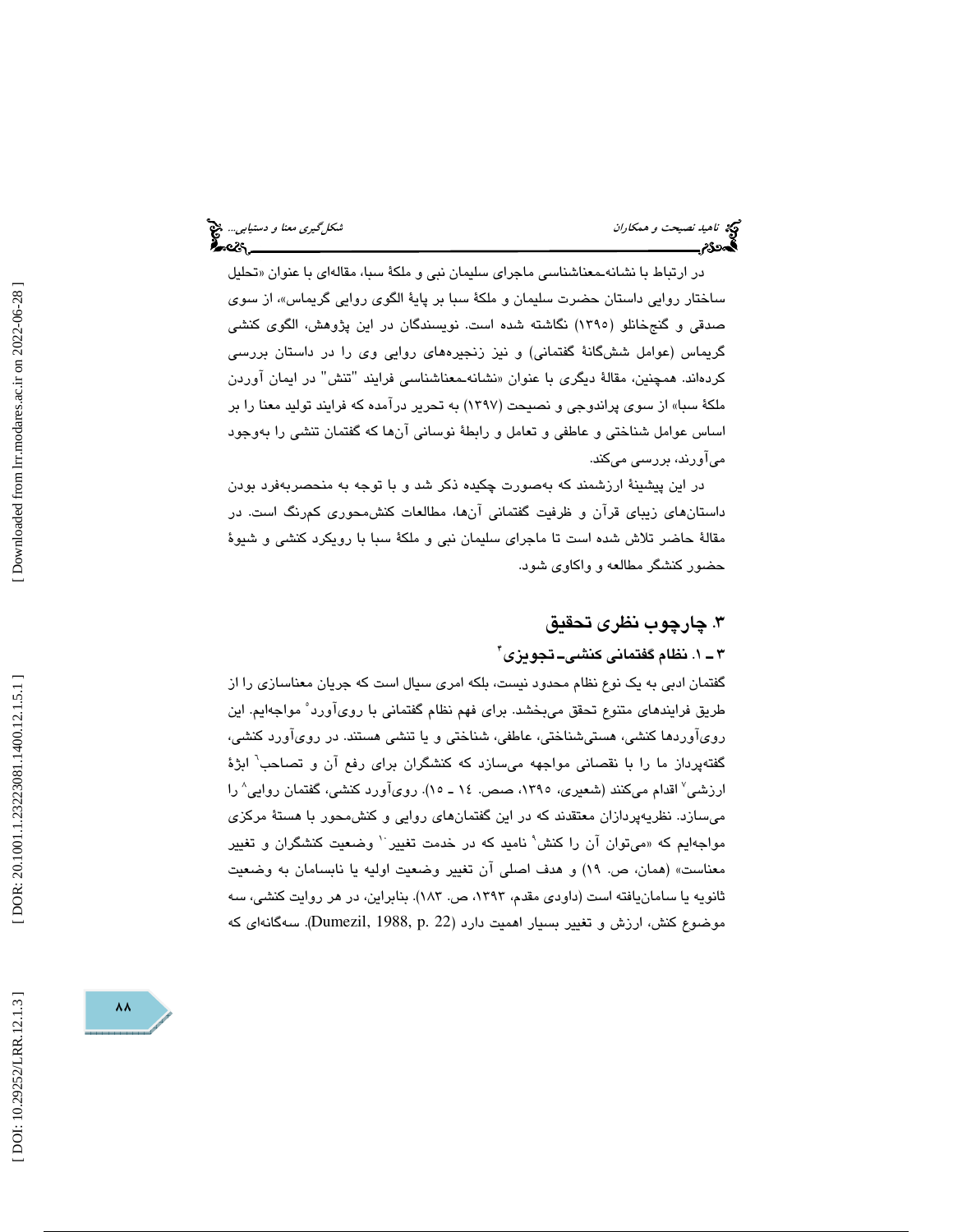اركان اصلي گفتمانهاي كنشمحور را شكل ميدهند.

نظام گفتماني كنشي ـ تجويزي و نظام گفتماني كنشي ـ القايي'' دو نوعِ اين گفتمان&اي روايياند. در كنشيـ تجويزي، رفتار كنشگران نه بر اساس احساس و عاطفه كه بر محور منطق و برنامه صورت میگیرد، زیرا گفتمانی «برنامهمدار است كه بر رابطهٔ بین دو كنشگر و برنامة از قبل تعيينشده دلالت ميكند. يكي از دو طرف موظف به پيروي و هماهنگي خود با برنامهاي است كه به او داده ميشود» (شعيري و وفايي، ،1388 ص. 17). به چنين نظام برنامهمند، نظام گفتماني هوشمند هم گفته ميشود، زيرا كنشگر بر اساس نقشه و برنامهاي دستوري و ازقبل تعيين شده وارد عمل ميشود. در اين نظام، كنشگزاري وجود دارد كه نسبتبه كنشگر در موقعيتي برتر قرار گرفته است و ميتواند او را به انجام كنش وادار كند.

در نظام روايي تجويزي، كنشگران ميخواهند معناي نامطلوب و ناقص حيات را به معناي مطلوب و كامل تغيير دهند. بنابراين، «روند حاكم بر متن در اكثر داستانها، از يک كاستي آغاز ميشود و به عقد قرارداد منجر ميگردد» (عباسي و يارمند، ،1390 ص. 150). بعد از قرارداد، كنشگر بايد توانايي لازم را براي انجام آن كسب كند. بعد از اين مرحله، كنش كه مرحلة اصلي و فرايند انجام عمليات است، شكل ميگيرد. مرحلهاي كه هم برنامه را محقق ميسازد و هم سبب تغيير وضعيت ميشود. پس از انجام كنش و رفع نقصان و بحران معنا"، فرايند روايي وارد «آخرين مرحلهٔ خود يعني ارزيابي كنش ميشود كه با فعاليت شناختي"، أغاز و به فعاليت كاربردي<sup>،</sup>' ختم ميشود» (شعيري، ١٣٩٥، ص. ٢٩). علاوه بر كنشگر و كنش، گفتمان كنشي ْ بر تصاحب ابژهٔ ارزشي متمركز است. درحقيقت، كنشگران در اين گفتمانهای روايی بهدنبال دستيابی به ابژههای ارزشی هستند. «تصاحب ابژه ما را در وضعیت گفتمانی اتصال'` و انفصال'` قرار میدهد. کنشگران یا بهدنبال تصاحب ابژهٔ ارزشی هستند و يا صاحب آن هستند و بر اساس فرايندي كنشي و نيروي بيروني آن را از دست ميدهند» (همان، ص. 20). بنابراين، پيوست و گسست از ابژه و نيز تغيير و تحول از وضعي به وضع ديگر از شاخصهاي مهم گفتمان كنشي است.

بدين ترتيب ، نمودار نظام روايي كنشي و نيز نمودار فرايند كنشي با رويكرد ارزشي را ميتوان اين چنين ترسيم كرد (همان، صص. ٢٣، ٢٩):

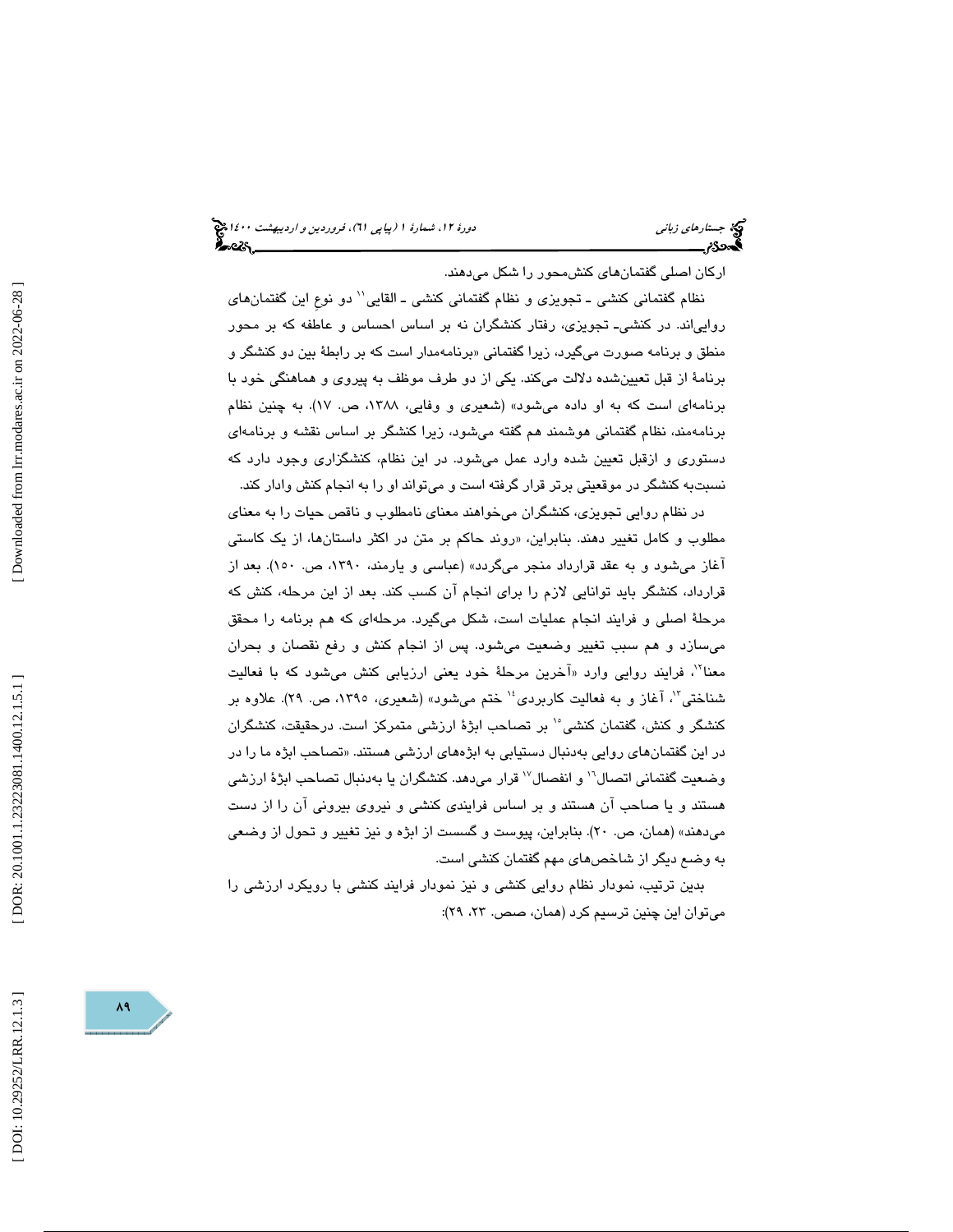| شکل گیری معنا و دستیابی<br>ç.<br>seis. |                                                          |                            | <b>پج</b> نامی <i>د نصیحت و همکاران</i><br>گەدى |
|----------------------------------------|----------------------------------------------------------|----------------------------|-------------------------------------------------|
| ارزیابی کنش توسط                       | تحقق فرايند                                              | قرارداد میثاق یا           | نقصان ارزشي                                     |
| کنشگزار:شناختی و                       | كنشى توسط                                                | پیمان کنشی بین             | نابسامانى يا بحران                              |
| كاربردى                                | كنشگر                                                    | کنشگزار و کنشگر            | ارزشی                                           |
|                                        | شکل ۱: نمودار نظام روایی کنشی<br>Figure 1: Action system |                            |                                                 |
| ارزش با ویژگی                          | مالكيت يا تصاحب                                          | فرايند كنشي <del>ن ک</del> | نقصان يا  ——                                    |
| کمی یا کیفی                            | ابژهٔ ارزشی                                              |                            | بحران معنا                                      |

شكل 2: نمودار نظام روايي كنشي با رويكرد ارزشي **Figure 2:** Action system and Axiological approach

2 ـ 3 . افعال مؤثر 18 و حضور در فرايند روايي گفتمان

در نظامهای روایی پنج فعل مؤثر «خواستن، بایستن، دانستن، توانستن و باور داشتن» وجود دارند كه بر گزاره يا فعل كنشي تأثير ميگذارند و سبب ميشوند تا عمل يا كنشي با شرايط خاصي انجام پذيرد (شعيري، ١٣٨٨، ص. ١٠٢). افعال كمكي كه ساير افعال را تحت تأثير قرار ميدهند و قادرند كه وضع يا موقعيت افعال ديگر را دستخوش تغيير سازند ( ,Fontanille 163 .p 1998,(. اين افعال بر مبناي توانش كيفي سوژه تعريف ميشوند و كنش را سازماندهی و كنشگر را وارد عمل میكنند. به این ترتیب، «میل به تولید: خواستن، اجبار یا ضرورت در امر توليد: بايستن، توانايي بهكارگيري دادهها يا تجربه و دانش كافي: دانستن، بهرهمندي از ابزار و لوازم كافي در امر توليد: توانستن خوانده ميشود» (شعيري، ،1388 ص. ٤٥).

هر كنشگر قبل از ورود به كنش تا پايان كنش، مراحلي را از نظر شيوة حضور كنشي طي میكند. این شیوهٔ حضور كنشی ارتباط مستقیم با افعال مؤثر گفتمان دارد. «خواستن» و ارادهٔ 19 كنشگر، او را در آستانة كنش قرار ميدهد. كنشگر در اين حالت در وضعيت حضور مجازي قرار ميگيرد. گاهي نيز بايستن بهمنزلة جبري بيروني يا دروني عمل ميكند و در اين حالت كنشگر وارد فضاى كنشى مىشود. «خواستن» و «بايستن» هر دو كنشگر را در استانهٔ كنش

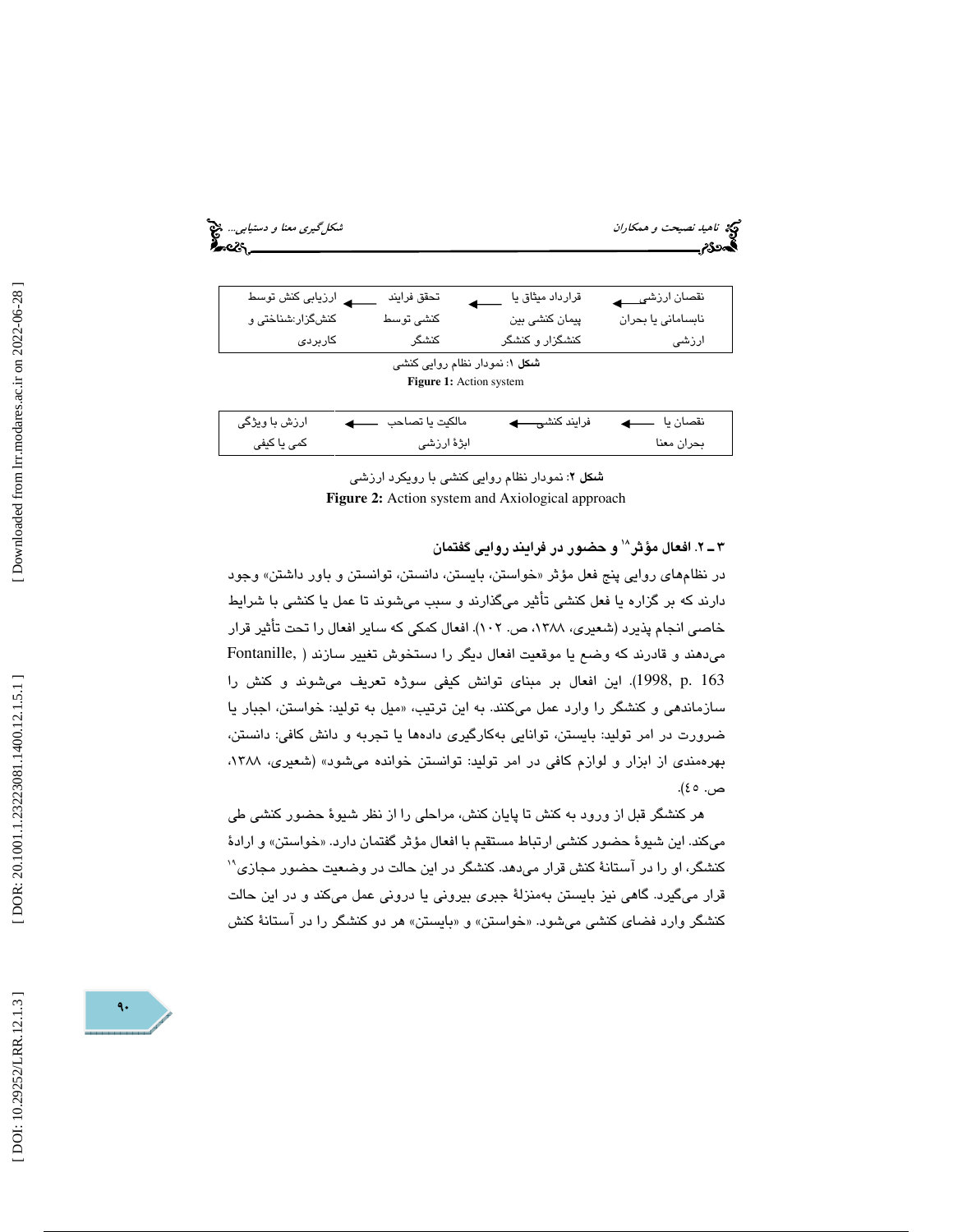قرار مي دهند. سپس كنشگر وارد مرحلهٔ حضور كنونيتيافته<sup>.۲</sup> مي شود. اين حضور با «توانستن» و «دانستن» گره خورده است. كنشگر نسبتبه مرحلهٔ قبل كه استانه بود، یک قدم جلوتر رفته است؛ پس اين مرحله را پساآستانه ميناميم، زيرا با كسب توانش، دانش و شناخت لازم، آمادگي ورود به كنش و انجام عمليات كنشي را كسب كرده است. حضور به 21 باوررسيده ، حضور بعدي است. باور به كنش، همة ترديدهاي كنشگر را از بين برده است و ارادة او را در انجام كنش راسخ، يقيني و قطعي ميكند. در آخرين مرحله از مراحل فرايند كنشي كه حضور كنشگر محقق ميشود، حضور تحققيافته™ ميناميم. تحقق حضور و نتيجهٔ فرايند كنشي در متنها با دو گفتة كنشي و شَوِشي به نمايش گذاشته ميشود (شعيري، ،1395 صص. ـ 26 )27.

مراحل شيوة حضور كنشگر طي فرايند كنشي و رابطة او با افعال مؤثر بهصورت زير ترسيم ميشود (همان، ص. ٢٨):

| حضور باور <u>شده م</u> ے حضور تحقق یافته            | حضور كنونيت ياف <u>ته</u> | حضور مجاز <i>ی</i> |
|-----------------------------------------------------|---------------------------|--------------------|
|                                                     |                           |                    |
| <b>ے</b> انجام دادن/ شدن<br>باور داشتن <sub>-</sub> | توانستن/ دانستن           | بايستن/خواستن پ    |

شكل 3: نمودار مراحل شيوة حضور كنشي **Figure 3:** Levels of Actional presence

3 ـ 3 . نظام گفتماني كنشي ـ القايي يا مجابي

نوع ديگر نظام روايي كنشمحور، گفتمان القايي يا مجابي است. مجاب كردن ابزاري شناختي است كه بسياري از گفتمانها از آن سود ميجويند. عملي است كه ميتواند از شيوههاي گوناگوني سود جويد. هر گفتمان قادر به پرورش و ارائة اين شيوههاست. وسوسه، تهديد، ترس، تحريك و اغوا از شيوههاي مجابسازياند (شعيري، ١٣٨٥، صص. ٦٤ ـ ٦٥). در اين ارتباط موازي و تعاملي، فقط يكي ميتواند با تأثير بر ديگري، توانش او را به نحوي تغيير دهد و او را به انجام يا تغيير كنش مورد نظر متقاعد كند. درواقع، هر نظام تعامليِ مبتني بر باور است. آنچه در اين نوع روايت تعيينكننده است .

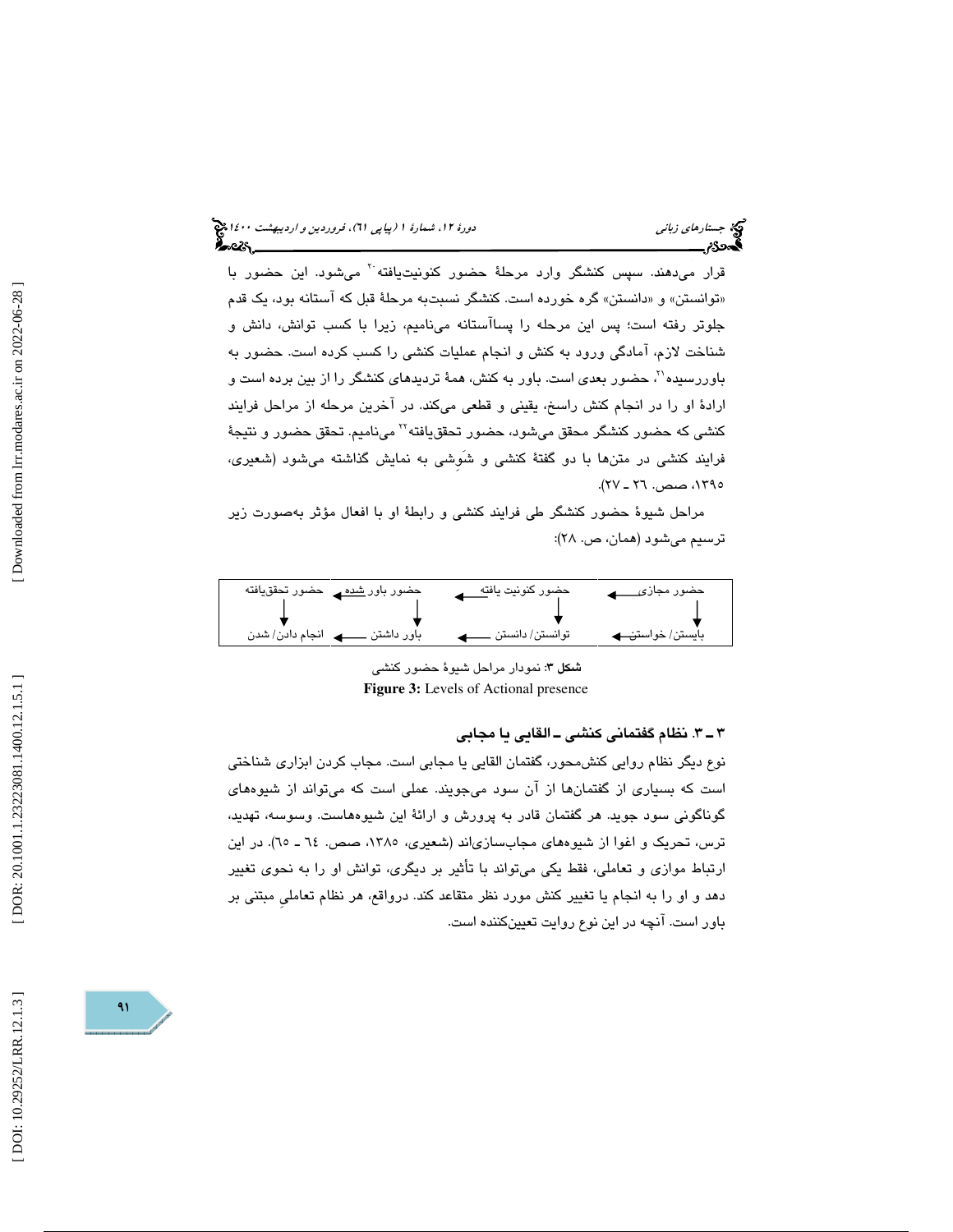قدرت مجابسازي يا القاست. در اين حالت، قدرت استدلال و تأثيرگذاري امري مهم جلوه مي- كند و ميتوان آن را نظامي شناختي ناميد، زيرا تفكر، انديشه و منطق استدلالي ميتواند باوري را تغيير داده و باور ديگري را جايگزين آن كند (همان، ،1395 صص. ـ 30  $\mathcal{N}$ 

 به نوعي بررسي قدرت استدلال كنشگران در برابر يكديگر است و هر يك به روشي چون تحريك، تشويق، تهديد و ... ميكوشد تا كنشي را به انجام برساند و در انتها به توليد معنا منجر شود (خدادادي و قاسمزاده، ۱۳۹۷، صص. ۳۰).

### ۴. سليمان نبى<sup>(ع)</sup>در قرآن كريم

امام باقر<sup>رع،</sup> میفرماید: خداوند متعال بعد از نوح، تنها چهار تن از پیامبران را پادشاهان زمین قرار داد که عبارتاند از ذوالقرنين، داود، سليمان و يوسف<sup>(ع)</sup>. سليمان بن داود از شامات تا سرزمينهاي اصطخر فارس حكومت كرد (شيخ صدوق، ،1377 ج. 1/ ص. 228). وي از پيامبران بزرگ بنياسرائيل است كه در اثر آمادگي فكري و اجتماعي بنياسرائيل توانست حكومت عظيمي تأسيس كند و آيين الهي را با استفاده از نيروي حكومت گسترش دهد (مكارم شيرازي، ١٣٨١، ج. ٣/ ص. ٤١٣) و شريعت حضرت موسى<sup>(ع)</sup> را تبليغ كند. وي بهمنزلة پيامبر و رهبر جامعة بشري، چنان منزلتي داشت كه بر اساس آيات قرآن، پيش از وي به حاكمي عطا نشده بود. او در حكمراني و ادارة جامعه بر اصول و ارزشهاي مختلفي تكيه ميكرد. «قدرت، علم، مديريت و تدبير، خصلتها*ی* نيک اخلاقی و عدالتورز*ی* برجستهترين ويژگيهاي شخصيتي سليمان بودند كه در حكمراني او نقش مهمي ايفا ميكردند » (صحرايي، ١٣٨٧، ص. ١٢٥). در نظام الهياي كه سليمان نبي بر پا كرده بود، نيروهاي لايق را در زمينههاي مختلف سياسي، اقتصادي، نظامي و ... بهكار ميگرفت. جن و انس و پرندگان و نيروهاي فوق بشري هم در تسخير او بودند. «اين امر تشكيلات سامانيافته و بلندهمتي و دورانديشي وي را در فرماندهي سپاه نشان ميدهد» (حمد، ،2016 ص. 290 ).

قلمرو حكومت وي از فلسطين تا هند و يمن و از فرات تا مصر و شام گسترده بود و اريكهٔ پادشاهي او در بيتالمقدس زادگاهش قرار داشت (عمادزاده، ۱۳۸۳، ص. ٦٠٩). همزمان با حكومت وي، در اين منطقة سبا (سرزمين يمن) مردماني بودند كه نظامي شركآلود داشتند

 $97$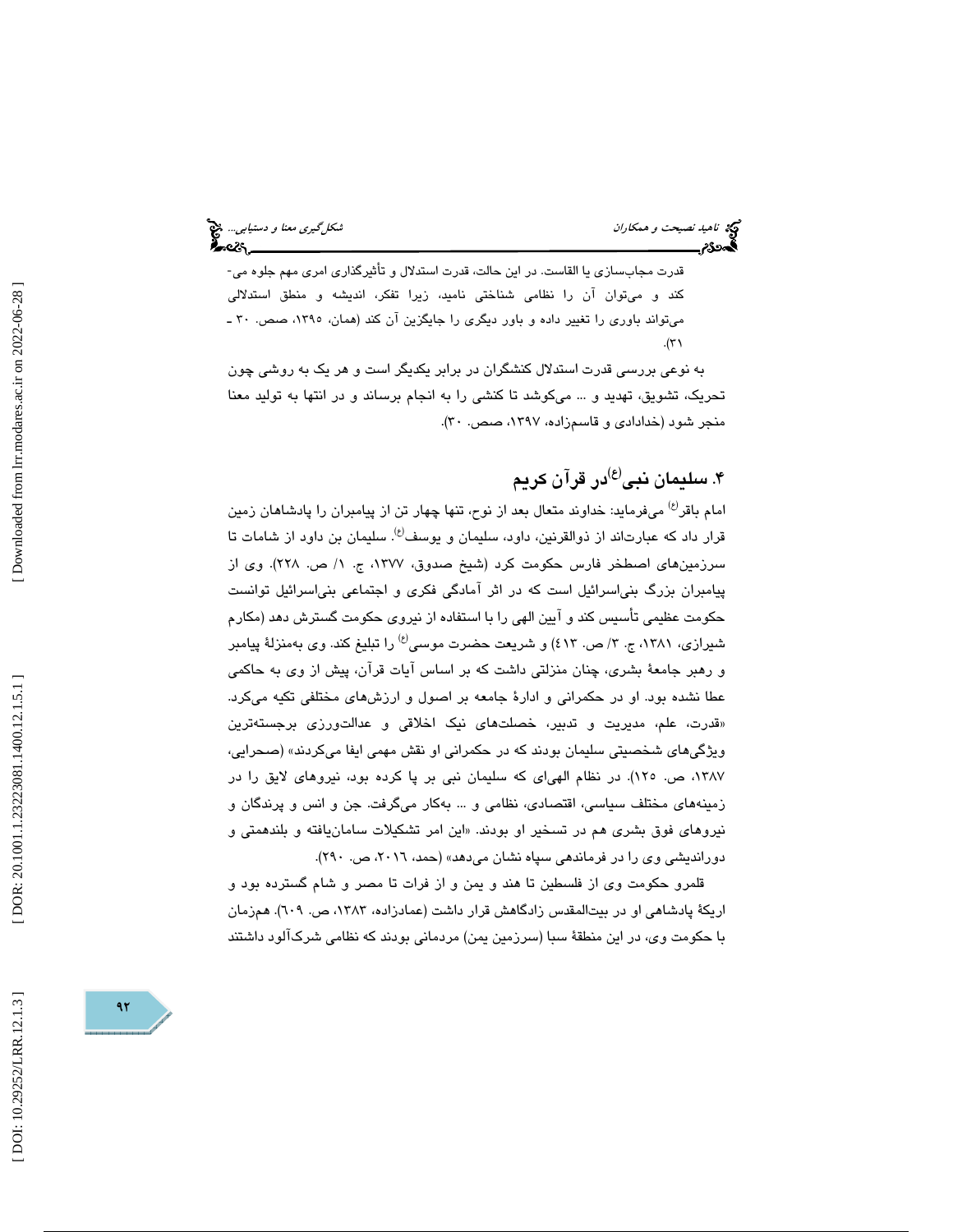(شبدینی، ۱۳۹۰، ص. ٤٩). بلقیس، حاکم سیاسی انها، یمنی حمیری و قومش خورشیدپرست بودند (يمني، ١٤٠٤ق، ص. ٩). انها خورشيد، ماه، گوزن، گوساله و ساير حيوانات را بهمثابهٔ خدای خود عبادت میکردند. حضرت سلیمان<sup>(ع)</sup> توانست با رهنمودهای خردمندانه، تدابیر خاص مديريتي و قدرت نرم، مردم سبا را از شرك و انحراف برهاند و آيين حضرت موسى<sup>(ع)</sup> را در آن سرزمين حاكم كند. البته، انديشمندي و منطق ملكهٔ سبا هم نقش مهمي در رسيدن به اين هدف داشت. «رفتار سنجيده و حسابشدۀ اين دو حاكم بهعنوان دو رهبر قدرتمند كاملاً بارز است؛ بهطوري كه آنها با درايت و هوشمندي از برخوردهاي نامعقول احتراز كردند و به تفاهم رسیدند» (شرفی و همكاران، ۱۳۸۹، ص. ۱۳۲).

خداوند متعال در آيات شريفة 102 بقره، 163 نساء، 84 انعام، 78 تا 82 انبياء، 12 تا 14 سبا، 30 تا 40 ص و 15 تا 44 نمل، ماجراهايي از وي مطرح كرده است.

۵. نشانه ــ معناشناسی داستان سلیمان نبی و ملکهٔ سبا در قرآن کریم داستان حضرت سليمان<sup>(ع)</sup> در سورهٔ مباركهٔ نمل (٢٧/ ١٥ ـ ١٩) با بيان موهبتهاي خدا ازجمله علم، زبان پرندگان، حضور جن و انس و پرندگان در لشكر سليمان و شكرگزاري وي آغاز ميشود. ماجراي ملكة سبا، شامل آيات شريف ة 20 تا 44 سورة نمل است كه گفتماني روايي را رقم ميزند. در اين روايت، كنش، هستة مركزي را تشكيل ميدهد و سليمان هم در مركز فرماندهي اين كنش قرار دارد.

1 ـ 5 . عدم حضور هدهد: نقطة پيدايش بحران معنا

سرآغاز ماجراي ملكة سبا و سليمان عدم حضور هدهد است. حكومت سليمان داراي سيستم نظارتی دقیق است. وی بهمثابهٔ حاکم «به دقت مراقب اوضاع کشور و حکومت خود بود و حتي غيبت يک مرغ از چشم او پنهان نميماند» (مکارم شيرازي، ۱۳۸۱، ج. ۳/ ص. ٤١٥). اكنون هدهد، نيروي اطلاعاتي سليمان حضور ندارد و فرايند گفتماني با تمركز بر پرسش اغاز ميشود: «وَ تفقدَ الطير فقال مَا لِيَ لاَ ارَى الْهُدهُدَ امْ كَانَ مِن الغَائِبِين لأَعَذُبَنَهُ عَذَاباً شَدِيداً أَوْ لأذَبَحَنَهُ أوْ لَيَأْتِيَنِّي بِسُلْطَانٍ مُبِينٍ» (نمل/ ٢٧/ ٢٠ ـ ٢١). اين فضاسازي پرسشمي نقش مهمي در

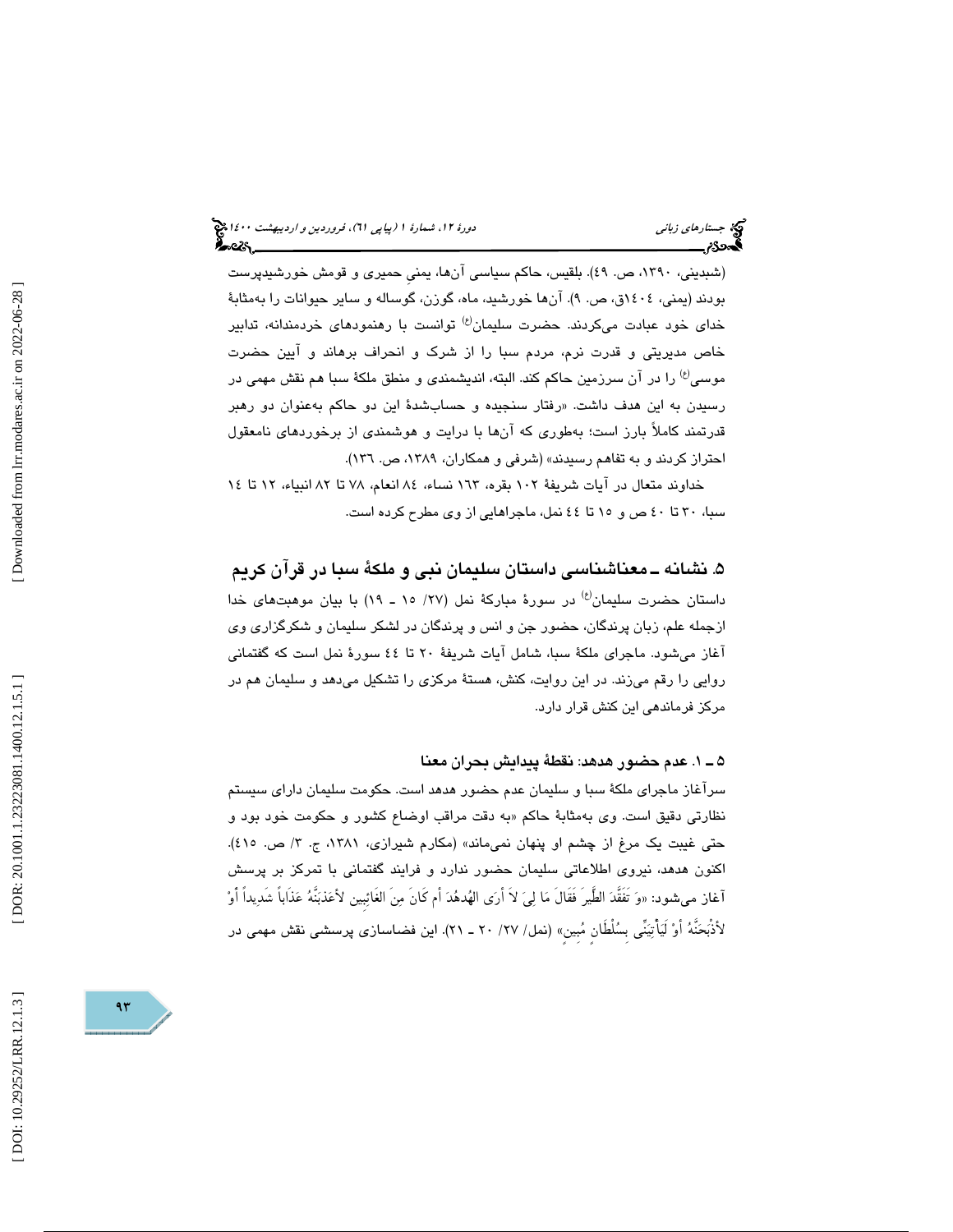جلب توجه مخاطب دارد. سوژه همزمان نيروي خود را تهديد ميكند و استدلال ميخواهد. نشان میدهد که «او حتی در برابر پرندهٔ ضعیفی تسلیم دلیل و منطق است و هرگز بر قدرتش تكيه نميكند» (مكارم شيرازي، ١٣٨١، ج. ٣/ ٤١٦). اين مسئله بيانگر تصميم توأم با درايت و هوشمندي و شكيبايي و كنترل احساسات است كه از لوازم ضروري مديريت بهشمار ميرود (شرفي و همكاران، ،1389 ص. 127 ).

هدهد به سرعت از راه ميرسد و پاسخ سليمان را ميدهد و نياز به حضور سوژهاي ديگر براي پاسخگويي نيست. آمدن وي بيانگر نقصاني است كه فرايند روايي را شكل ميدهد. اولين حرفى كه مىزند اين است كه «احَطْتُ بمَا لمْ تحِطْ بهِ و جئتكَ مِن سَبَإٍ بنبَإٍ يَقِينٍ» (نمل/ ميتوانست بگويد من به /27 )22 . هدهد با اين جمله مخاطب و دقت وي را تحريك ميكند. « شهر سبا رفتم و چنين و چنان شد» (طباطبايي، ١٣٧٠، ج. ١٥/ ص. ٥٥٠)، اما از زبان و شيوهٔ بيان محركي كمك ميگيرد. زبان قدرت بالايي دارد. بسياري از كنشها با اتكاي به زبان و قدرت متقاعدسازي آن تحقق مييابد (شعيري، ،1395 ص. 10). كنش سليمان با گفتة هدهد صورت ميگيرد. هدهد توانست تأخير خود را مستدل و سليمان را قانع كند و سرچشمة كنش شود. همچنين، توانست فشارهٔ " افزايشي خشم را با اين استدلال تنزل بخشد و تنش را كاهش دهد.

ديدگان هدهد بر رفتارهاي شركآلود ملكه و اهالي سبا و خورشيدپرستي آنها متمركز ميشود. اين رفتارها براي او شگفتانگيز و ناپذيرفتني هستند. در جملههاي هدهد، بحران معنا، گسست از ابژه و نقصان (مرحلة اول فرايند روايي) بهخوبي خود را نشان ميدهد. البته ، این فضا روایت را وارد گفتمان تنشی<sup>؛</sup> هم میکند که در آن فشارهٔ عاطفی و گسترهٔ<sup>٬٬</sup> شناختي همزمان روند افزايشي دارند. شرك و فقدان ايمان، بحراني است كه هدهد در مملكت سبا بدان پي برده است: «إنِّي وَجَدْتُ امْرَأَةً تَمْلِكُهُمْ وَ أُوتِيَتْ مِنْ كُلِّ شَيْءٍ وَ لَهَا عَرْشٌ عَظِيمٌ. وَجَدْتُهَا وَ قَوْمَهَا يَسْجُدُونَ لِلشَّمْسِ مِنْ دُونِ اللَّهِ وَ زَيَّنَ لَهُمُ الشَّيْطَانُ أَعْمَالَهُمْ فَصَدَّهُمْ عَنِ السَّبِيلِ فَهُمْ لاَ يَهْتَدُونَ» (نمل/ ٢٧/ ٢٣ ـ ٢٤). هدهد با اين چند جمله تقريباً تمام مشخصات كشور سبا و طرز حکومت ان را برای سلیمان بازگو میکند (مکارم شیرازی، ۱۳۸۱، ج. ۳/ ص. ٤١٦). «کل شئ» هر چيزى است كه سلطنت عظيم محتاج به داشتن آنهاست؛ مانند حزم و احتياط و عزم

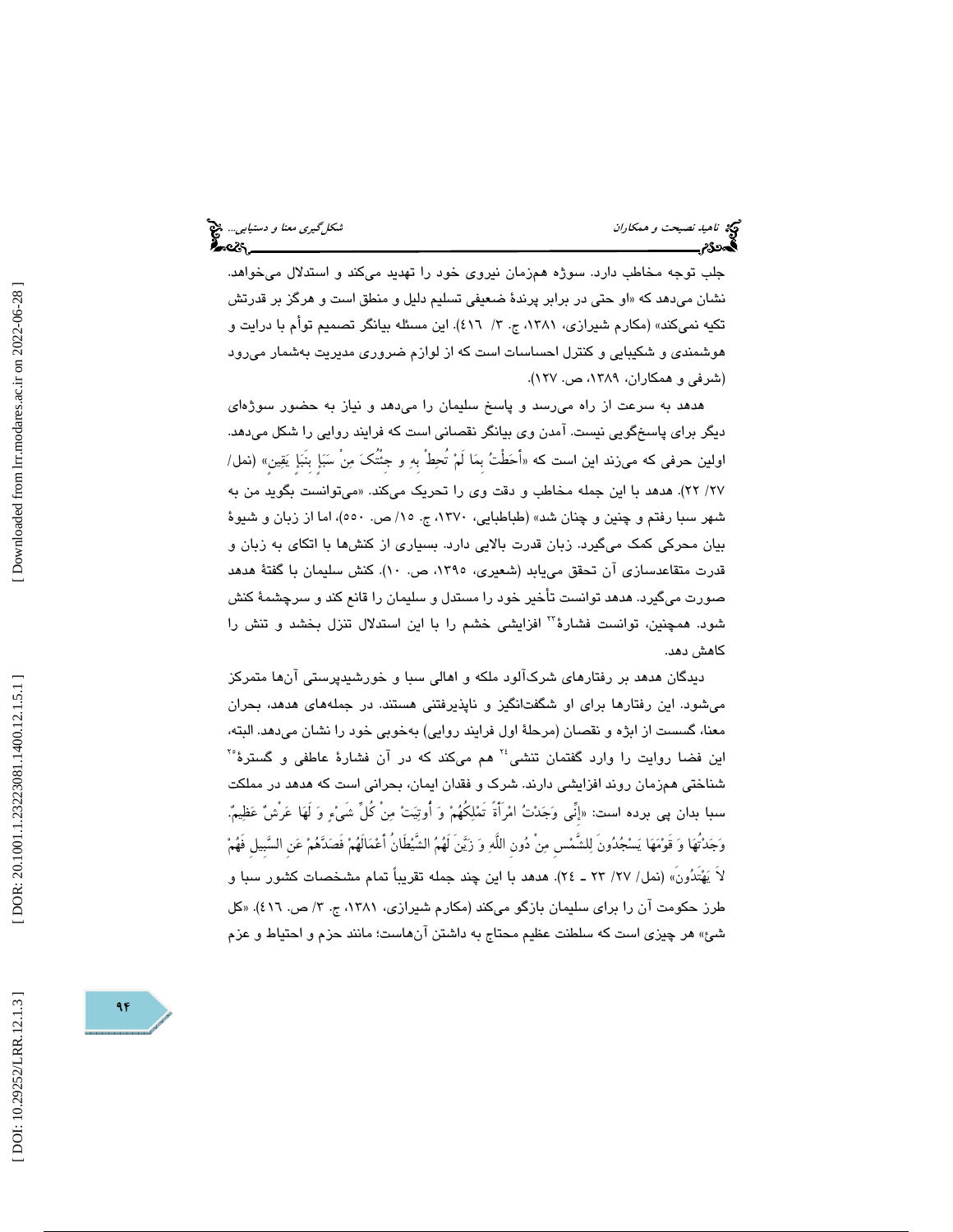و تصميم راسخ و سطوت و شوكت و آب و خاك بسيار و خزينه سرشار و لشكر و ارتشى نيرومند و رعيتي فرمانبردار؛ ليكن از بين همهٔ اينها، تنها نام عرش عظيم را برد (طباطبايي، ،1370 ج. 15/ ص550.) و بر توحيد عبادت و توحيد ربوبيت پروردگار و نفي هرگونه شرك تاكيد كرده و سخن خود را پايان مىبرد (مكارم شيرازى، ١٣٨١، ج. ٣/ ص. ٤١٧).

#### 2 ـ 5 . ابژة ارزشي و حضور در آستانة كنش

سليمان نبي برحسب رسالت خويش كه بايد مردم را بهسوي نظام توحيدي هدايت كند ، با شنيدن اخبار هدهد تصميم میگيرد كه طی فرايندی كاری انجام دهد تا بتواند نظام توحي*دی* را در سرزمين سبا گسترش دهد. او براي اين هدف و مقابله با حاكميت شركآلود ، ميتوانست با لشگركشي و جنگ سخت آن ها را مجبور كند تا دست از اين نظام بردارند يا اينكه با ابزاري كه در اختيار داشت دست به كاري بزند كه آن ها به دلخواه خود دست از پرستش خورشيد بردارند. حضرت راه دوم را برگزيد. وي با ارسال نامهاي از سوي هدهد، ملكة سبا را به پرستش خداوند دعوت كرد (شبديني، ١٣٩٠، ص. ٤٩).

ايمان ابژه ارزشي است كه در سرزمين سبا ديده نميشود. دستيابي به اين ابژة ارزشي بر اساس برنامة شناختي صورت ميگيرد. اين برنامه از سوي سليمان نبي كه وظيفهاش تبليغ رسالت الهي است، ترسيم ميشود. وي بر اساس وظيفه بايد سبائيان را به توحيد و يكتاپرستي برساند. كنشگران اين نظام روايي به همين دليل ضرورت و الزام عمل را درميLبند. اينجاست كه نقش فعل مؤثر «بايستن» و «خواستن» بارز ميشود. همچنين، سوژه و كنشياران وي در آستانة كنش و درحقيقت ، در وضعيت حضور مجازي قرار دارند.

از آنجا كه كنشياران در كنار كنشگر اصلي (سليمان) بحران معنا و نقصان ارزش را درك كردهاند، با اعلام هدهد و راستي آزمايي سليمان: ق« َالَ سنَنْظُرُ أَ صدقْت أَم كُنْت منَ الْكَاذبِينَ» (نمل/27/ )27، پيماني بين آنها شكل ميگيرد. اين راستيآزمايي و كسب آگاهي آغازگر فرايند كنشي است. اجراي اين قرارداد، رفع بحران، بهدست آوردن ابژة اصلي و درحقيقت ، فرايند كنشي نياز به توانش و بهرهمندي از لوازم كافي و جامع دارد. به همين دليل، سلیمان نامهای را از سوی کنشیار اول، هدهد، برای ملکه میفرستد تا «دانستن» حاصل شُود: اية «اذهَبْ بكِتابي هَذَا فْالْقِهْ إِلَيْهُمْ ثُمَّ تُولُّ عَنْهُمْ فْانْظُرْ مَا ذَا يَرْجِعُونَ» (نمل/ 7۷/ 7۸) شروع

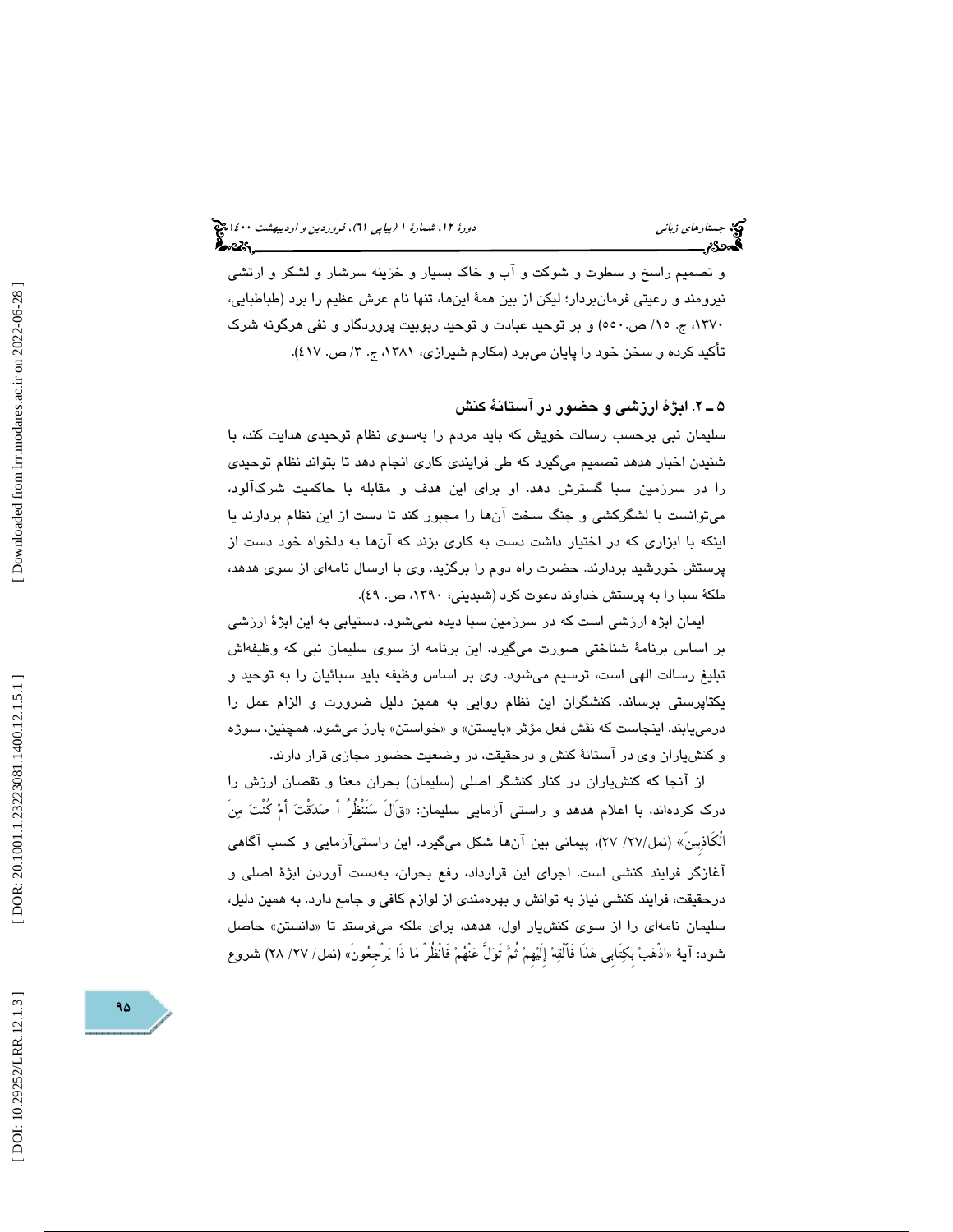كنش سليمان براي تغيير سبائيان است. نامة كوتاه، جامع و پرارزشي كه ملكه آن را به جهت عظمت و شوكت صاحب نامه، «كريم» مىخواند و در يک فرايند تنشى به اوج هيجان عاطفى ميرسد: «إنّي القِيَ إليّ كِتابٌ كريمٌ» (نمل/ ٢٧/ ٢٩). مضمون دعوتنامهٔ حضرت سه جمله بيشتر نيست: نام خداوند و بيان دو وصف رحمان و رحيميت او و توصيه به كنترل هواي نفس و ترك برترىجويى (شبديني، ١٣٩٠، ص. ٤٩): «إِنَّهُ مِن سُلَيْمَانِ وَ إِنَّهُ بِسْمِ اللَّهِ الرَّحْمن الرَّحِيمِ أَلاَّ تَعْلُوا عَلَيَّ وَ أَتُونِي مُسْلِمِينَ» (نمل/ ٢٧/ ٣٠ ـ ٣١).

ارسال نامه نشان ميدهد كه كنشگران در وضعيت حضور كنونيت يافته قرار دارند و ميخواهند با كسب دانش و توانش، آمادة ورود به مرحلة اصلي فرايند گفتماني روايي شوند. وضعيتي كه بهدليل پيش رفتن نسبت به مرحلة قبلي پسا آستانه ناميده ميشود. البته ، بنا بر اية ١٥ سليمان دانش و توانش كافي را براي انجام فرايند روايي دارد: «وَ لقدْ اتيْنا دَاوُدَ وَ سُلَيْمَان عِلْماً» (نمل/ ٢٧/ ١٥). در اين بخش از گفتمان كنشي، گفتمان تنشي هم ديده ميشود كه به سمت افزايش گسترة شناختي (معرفيِ نامه) حركت ميكند.

#### 3ـ 5 . تفسير گفتمان سليمان از سوي ملكه و مسئولان حكومتي

در جريان شناختي دو ابزار مهم تأثيرگذاري شناختي مجابي و تفسيري وجود دارد (شعيري، ،1385 ص. 64). از آنجا كه ملكه حاكم انديشمند و باتدبيري است، نامة سليمان را به مشاوران و مسئولان حكومت نشان ميدهد تا گفتمان سليمان را تفسير كنند و به فعاليت شناختی بپردازند و بر اساس باور و تفسیر این شناختها به نتیجه برسند: «قالتْ یَا ایّهَا المَلَّا أَفْتُونِي فِي أَمْرِي مَا كُنْتُ قَاطِعَةً أَمْراً حَتَّى تَشْهَدُونِ» (نمل/ ٢٧/ ٣٢). حكومت وي شورايي بوده است (يمني، 1404ق، ص. )9. ظاهراً پايداري و اقتدار حكومت ملكة سبا بهسبب اتخاذ همين شیوهٔ مشورتی بوده است (شرفی و همکاران، ۱۳۸۹، ص. ۱۳۱). مشاوران به قدرت و توانش حکومت سبا اطمینان دارند و به همین دلیل، پیشنهاد مبارزه میدهند، زیرا «هم ارتش*ی* داشتند كه بتوانند به وسيلة آن با دشمن كارزار نمايند و هم شهامت و شجاعتي كه شدت عمل نشان دهند» (طباطبايي، ۱۳۷۰، ج. ۱۵/ ص. ۵۰۸).

اينچنين هم تسليم بودن خود را در برابر دستورات او نشان دادند و هم تمايل خود را به

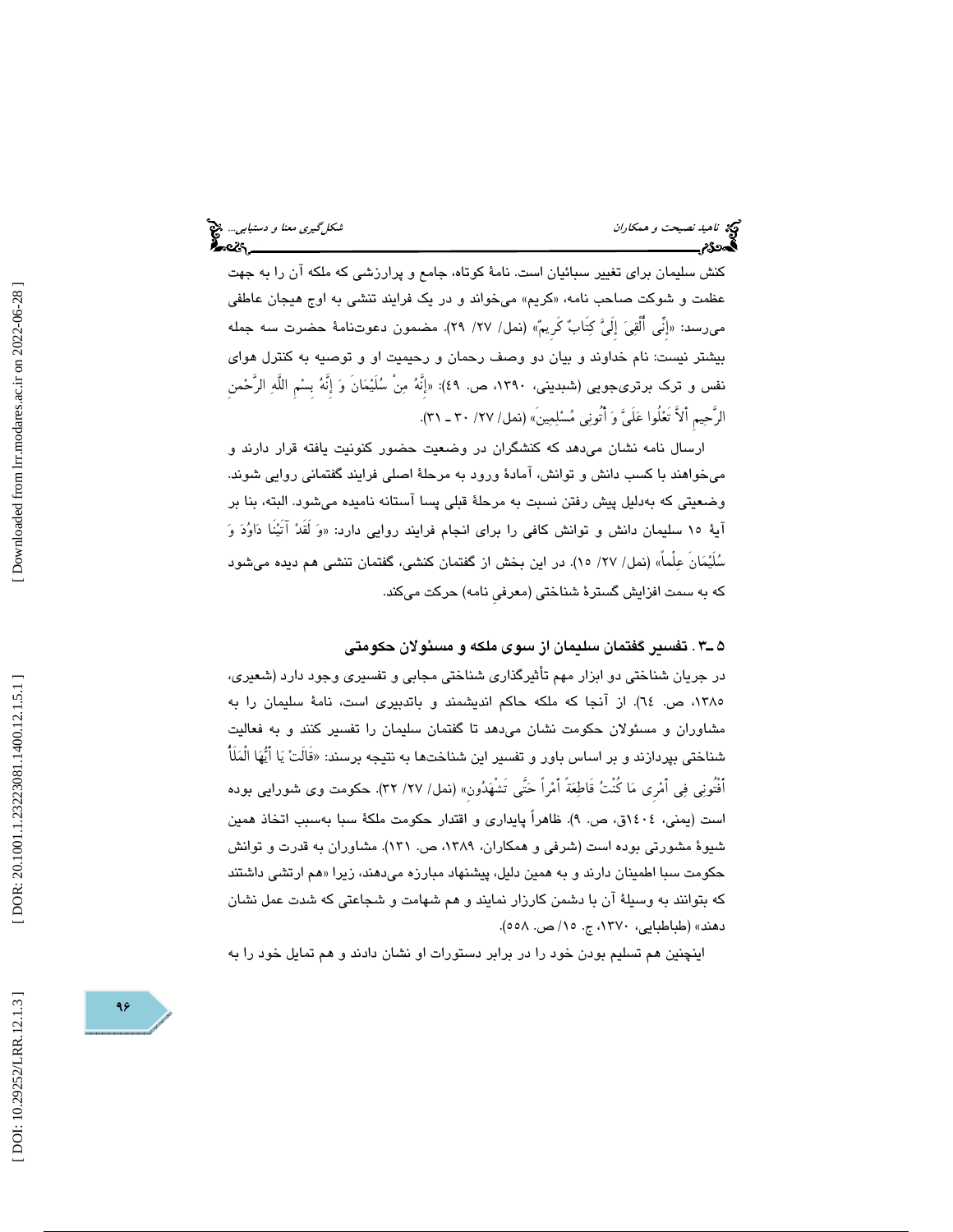تكيه بر قدرت و حضور در ميدان جنگ. ها با اينكه آن هم از نظر كميت لشگر و هم از نظر كيفيت ، آمادگى كامل را براى رزم با دشمن داشتند، ملكه بهدليل امكان ايجاد فساد و خرابي نپذيرفت كه مبارزه كند. درحقيقت ، ملكه كه خود پادشاه بود، شاهان را بهخوبي ميشناخت و ميدانست كه برنامهٔ آنها در ويرانگري و ذليل ساختن عزيزان خلاصه ميشود، زيرا آنها به منافع مادي خود ميانديشند نه به منافع ملتها و هميشه اين دو ضد يكديگرند (مكارم شیرازی، ۱۳۸۱، ج. ۳/ ص. ٤١٩). گسترهٔ اگاهی ملکه از رفتار حاکمان گذشته و ضربههای واردشده از سوي آن ها به مردم و كشورها سبب ميشود تا موضع مبارزه نگيرد و از طريق ارسال هديه، با قدرت ملايم¤رى در مقابل كنش سليمان بايستد، زيرا معتقد بود «پادشاهان علاقة شديدي به هدايا دارند و نقطة ضعف آنها همينجاست. آنها را ميتوان با هداياي گرانبها تسليم كرد و اگر ديدم سليمان تسليم شد، پس شاه است و در برابر او ميايستيم و اگر نه كه پيامبر خداست و بايد عاقلانه برخورد كرد» (همانجا): «قالتْ إن الْمُلُوكَ إذا دَخَلُوا ً قَرْيةً أَفْسدوها و جعلُوا أَعزَّةَ أَهلها أَذلَّةً و كَذلك يفْعلُونَ و إِنِّي مرْسلَةٌ إِلَيهِم بِهديةٍ فَنَاظرَةٌ بِم يرْجِع الْمُرْسَلُونَ» (نمل/ ٢٧/ ٣٤ ـ ٣٥).

فرستادگان با كاروان هدايا سرزمين يمن را پشتسر نهادند و بهسوي مقر سليمان حركت كردند (مكارم شيرازی، ۱۳۸۱، ج. ۳/ ص. ٤٢٠). حضرت هدايا را نمیپذيرد و با اين رفتار نشان میدهد كه دارای تدبیر لازم در امر حكمرانی است (شرفی و همكاران، ۱۳۸۹، ص. ۱۱۸): «فَلَمَّا جَاءَ سُلَيْمَانَ قَالَ أَ تُمِدُّونَنِ بِمَالٍ فَمَا آتَانِيَ اللَّهُ خَيْرٌ مِمَّا آتَاكُمْ بَلْ أَنْتُمْ بِهَدِيَّتِكُمْ تَفْرَحُونَ ارْجِعْ إِلَيْهِمْ فَلَنَأْتِيَنَّهُمْ بِجُنُودٍ لاَ قِبَلَ لَهُمْ بِهَا وَ لَنُخْرِجَنَّهُمْ مـِنها أَذِلَّةً وَ هُمْ صَاغِرُونَ» (نمل/ ٢٧/ ٣٦ ـ ٣٧). سليمان<br>علاوه بر نپذیرفتن هدایا، قاطعیت خود را در مسئلهٔ حق و باطل نشان میںدهد و اعلان جنگ كند. وي با اين رفتار و نيز بيان قدرت سپاه بيرقيب خود نشان ميدهد كه ارادهاش در انجام كنش قطعي است. سليمان از شيوة تهديد هم بهمنزلة ابزار مجابنمايي استفاده ميكند. اين گفتمان تهديدآميز، در يك تنش، فشارة خشم سليمان را افزايش ميدهد و حضور سليمان را به حضور به باور رسيده تبديل ميكند، زيرا آگاهي حاصل شده و ترديد از بين رفته است. گويي با يك گفتمان تعاملي كنشي و فشارهاي روبهرو هستيم.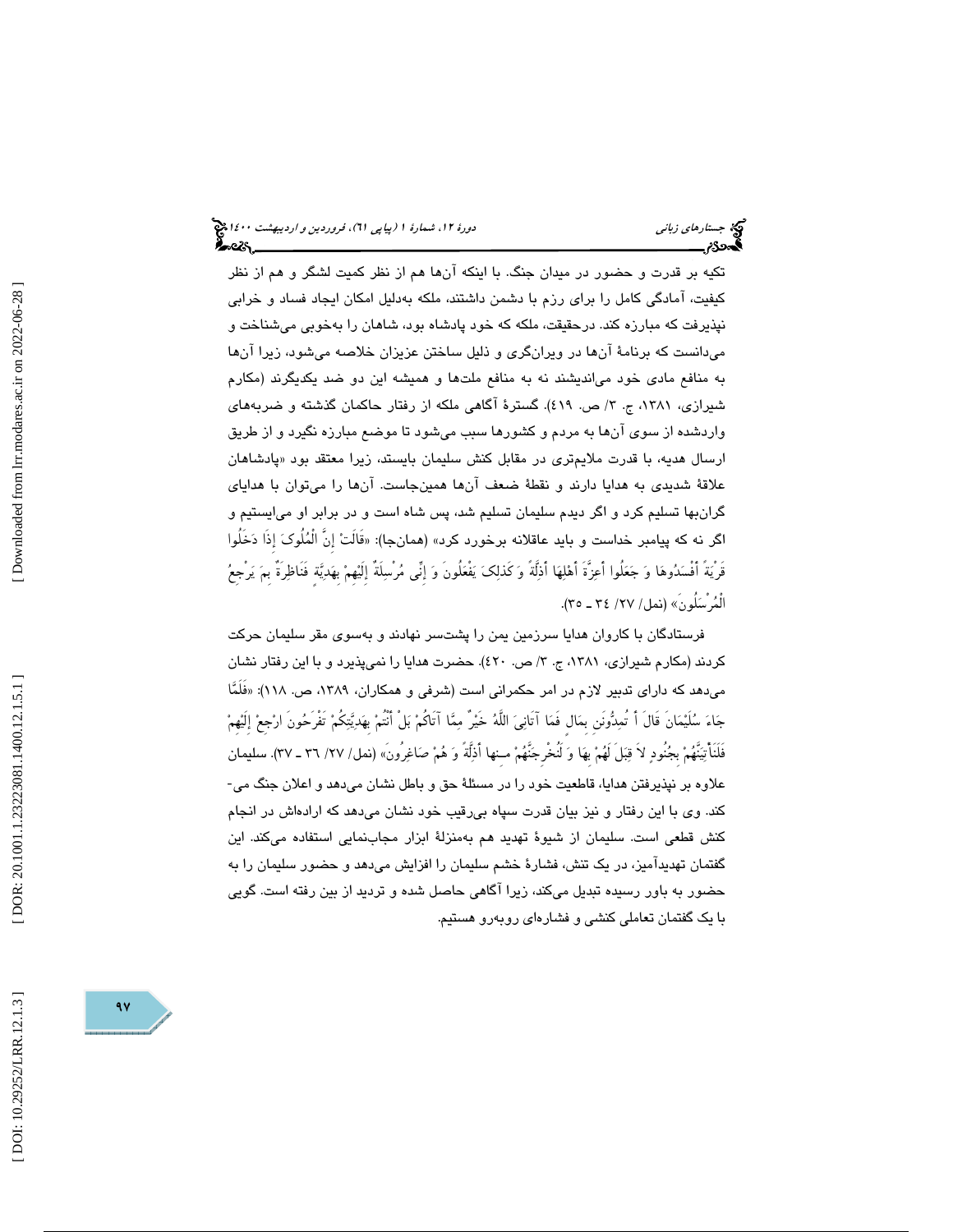ناهيد نصيحت و همكاران شكلگيري معنا و دستيابي... ان<mark>ت</mark>ى تصريحت و همكاران شكلگيري معنا و دستيابي... انت<mark>تى</mark><br>ال**کنه: شكل الکنه: شكل الکنه: شكل الکنه: شكل الکنه: شكل الکنه: شكل الکنه: شكل الکنه: شكل الکنه: شكل الکنه: شكل** 

4ـ 5 . حاضرسازي و ناشناسسازي تخت حكومتي ملكه از سوي كنشياران سليمان فرستاده نزد ملكه آمد و از قدرت الهي سليمان خبر داد. بلقيس دريافت كه سليمان پيامبر است و هيچ گريزي از او ندارند ، پس به جانب سليمان حركت كرد تا آيين وي را بررسي كند. خداوند متعال به سليمان خبر داد كه ملكه به سوي او ميآيد (جزايري، ،1381 ص. 533). چون سليمان اين خبر را ميشنود، بر آن ميشود كه قدرتنمايي شگرفي كند تا آنها را بيش از پيش ب ا واقعيت اعجاز خود (درحقيقت، خدا) آشنا كند (مكارم شيرازي ، ،1381 ج. 3/ صص. ٤٢٠ ـ ٤٢١). وی برای پیوست به ابژه و رسیدن به هدف قدرت نرم خود را به نمایش ميگذارد و سه كنش مهم و اساسي انجام ميدهد. سليمان كنشگري خودخواسته است كه خواستن از درون وي نشئت ميگيرد و ساير كنشگران ناخودخواستهاند، زيرا انجام كنش از سوي سليمان به آنها ابلاغ ميشود. در اولين كنش از كنشياران ميخواهد تا تخت حكومت ملكه را قَبل از ورود وى به دربار بياورند: «قال يَا ايُّهَا الْمَلَا ايُّكُمْ يَاتِينِي بَعَرشِهَا قَبْلُ ان يَاتونِي مُسْلِمِين» (نمل/ ٢٧/ ٣٨). شـخصـي امين و توانمند از ميان جنيان و نيز انسـان برجستهاي كه دانشي از كتاب آسماني داشت، اعلام آمادگي كردند تا كنش را انجام دهند. عالم برجسته كه برخي وي را آصف بن برخيا خواندهاند، با استفاده از نيروي معنوي خود پيش از چشمبرهم زدني، تخت ملكه را حاضر كرد: «قَالَ عِفْرِيتٌ مِنَ الْجِنِّ أَنَا آتِيكَ بِهِ قَبْلَ أَنْ تَقُومَ مِنْ مَقَامِكَ وَ إِنِّي علَيه لَقَوِي أَمين قَالَ الَّذي عنْده علْم منَ الْكتَابِ أَنَا آتيك بِه قَبلَ أَنْ يرْتَد إِلَيك طَرْفُك « ) نمل/ /27 ـ 39 40). آصف چون به يكي از حروف اسم اعظم الهي آشنايي داشته است، هنگامي كه اين اسم را بر زبان آورد، زمان برايش درنورديده شد و تخت را حاضر كرد (بستاني، ١٣٧٢، ج. ٢/ ص. ١٣٦). از امام محمد باقر<sup>(ع)</sup> نقل شده كه اسم اعظم الهي، ٧٣ حرف دارد و آصف تنها يك حرف آن را ميدانست و با تكلم به آن يك حرف تخت را آورد (جزايري، ،1381 ص.  $.(\circ \forall \epsilon$ 

كنش دوم كه از ناحية سليمان و قدرت نرم وي در راستاي رسيدن به ابژة ارزشي صورت ميگيرد، ناشناس كردن تخت است. سليمان ميخواهد با اين رفتار هدايتپذيري و هدايتناپذيرى ملكه را بيازمايد: «قال نكَرُوا لَهَا عَرْشَهَا نَنْظُرُ أَ تَهْتُدِي أَمْ تَكُونَ مِنَ اللَّذِينَ لاَ (نمل/27/ )41. سليمان براي اينكه قدرت متقاعدسازي خود را بالا ببرد، از استدلال يهتَدونَ»

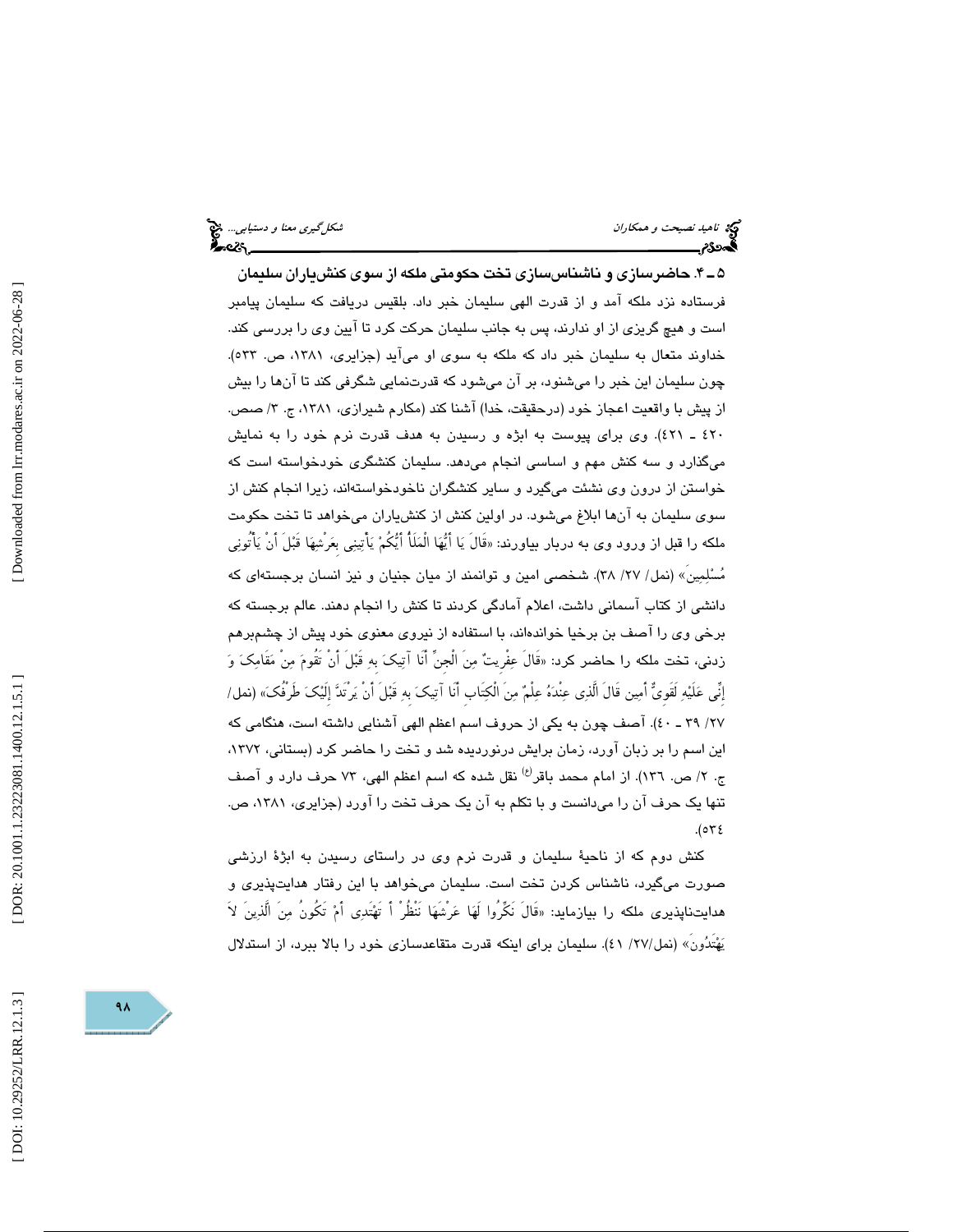عملي و كنش نيروهاي مافوق طبيعي ياري ميگيرد تا دستيابي به ابژه برايش آسانتر و قطعيترشود.

5 ـ 5 . رفع بحران معنا، دستيابي به ابژه و ارزيابي كنش

حضور سوژه در بارگاه سليمان با گسست مكاني همراه است. او از مكان خود به مكان ديگري (مركز حكومت سليمان) آمده است. در اين مكان، يك نوع خارقالعادگي (گسست مكاني براي تخت سلطنت وي) را نيز ميبيند. همين انفصال مكاني زمينهساز ايمان آوردن ملكه ميشود (پراندوجي و نصيحت، ،1397 ص. 51). ملكه اريكة خويش را شناسايي ميكند: «فَلَمَّا جَاءَتْ قِيلَ اهْكَذَا عَرْشُكِ قَالَتْ كَانَهُ هُوَ وَ أُوتِينَا الْعِلْمَ مِنْ قَبْلِهَا وَ كُنَّا مُسْلِمِينَ» (نمل/ 7۷/ .)42 بعد از اينكه تخت را ميبيند (در كنار پس دادن هدايا)، اعتراف ميكند كه تسليم وي شده است. اگر منظور سليمان با اين مانورها اين است كه به قدرت اعجاز او پي ببريم، ما پيش از اين با نشانههاي ديگر از حقانيت او آگاه شده بوديم و حتي قبل از ديدن اين امور عجيب ، ايمان آورده بوديم. بنابراين ، ديدن و شناختن تخت سبب تقويت ايمان ملكه شد (شبديني، ،1390 ص. 55). درحقيقت، گفتمان تعاملي كنشي (از جانب سليمان) و حسي ادراكي (از جانب ملكه) به دستيابي به ابژه كمك ميكند، زيرا ديدگان ملكه بهمنزلة مرجعي حساس، نسبتبه آنچه مقابل او حضور دارد، واكنش نشان ميدهد. فعاليت حسي ـ ديداري وي نشان ميدهد كه ادراك ناشي از ديدن موجب تغيير در سوژه شده است (پراندوجي و نصيحت، ،1397 ص. 51). وي شخصيت پويا و متغيري است كه در روند داستان دستخوش تغيير و تحولي بنيادين در ويژگيهاي شخصيتي و عقايد و جهانبينياش ميشود و به تكامل شخصيتي ميرسد (حيدري، ،1395 ص. 24). اين تغييرها نشان ميدهد كه پيامبر الهي توانست با اقدامات نرم، نظام سياسي مبتني بر توحيد را جايگزين نظام مبتني بر شرك كند.

«أُوتِينَا الْعِلْمَ مِنْ قَبْلِهَا وَ كُنَّا مُسْلِمِين» گفتهاي است كه تحقق نهايي كنش، پيوست با ابژهٔ ارزشي و رفع بحران معنا را نشان ميدهد. ابژة توحيد در تعامل بين سليمان و ملكه قرار گرفته است. اگر كنشگران حضور نداشتند و ارتباط بين آنها شكل نميگرفت، اين ابژه خودبهخود داراي ارزش نبود و جايگاه ارزشي در نظام معنايي روايت نداشت، زيرا «ابژه زماني معنادار ميشود كه در چرخة رابطة تعاملي قرار گرفته و بين دو كنشگر مورد مذاكره

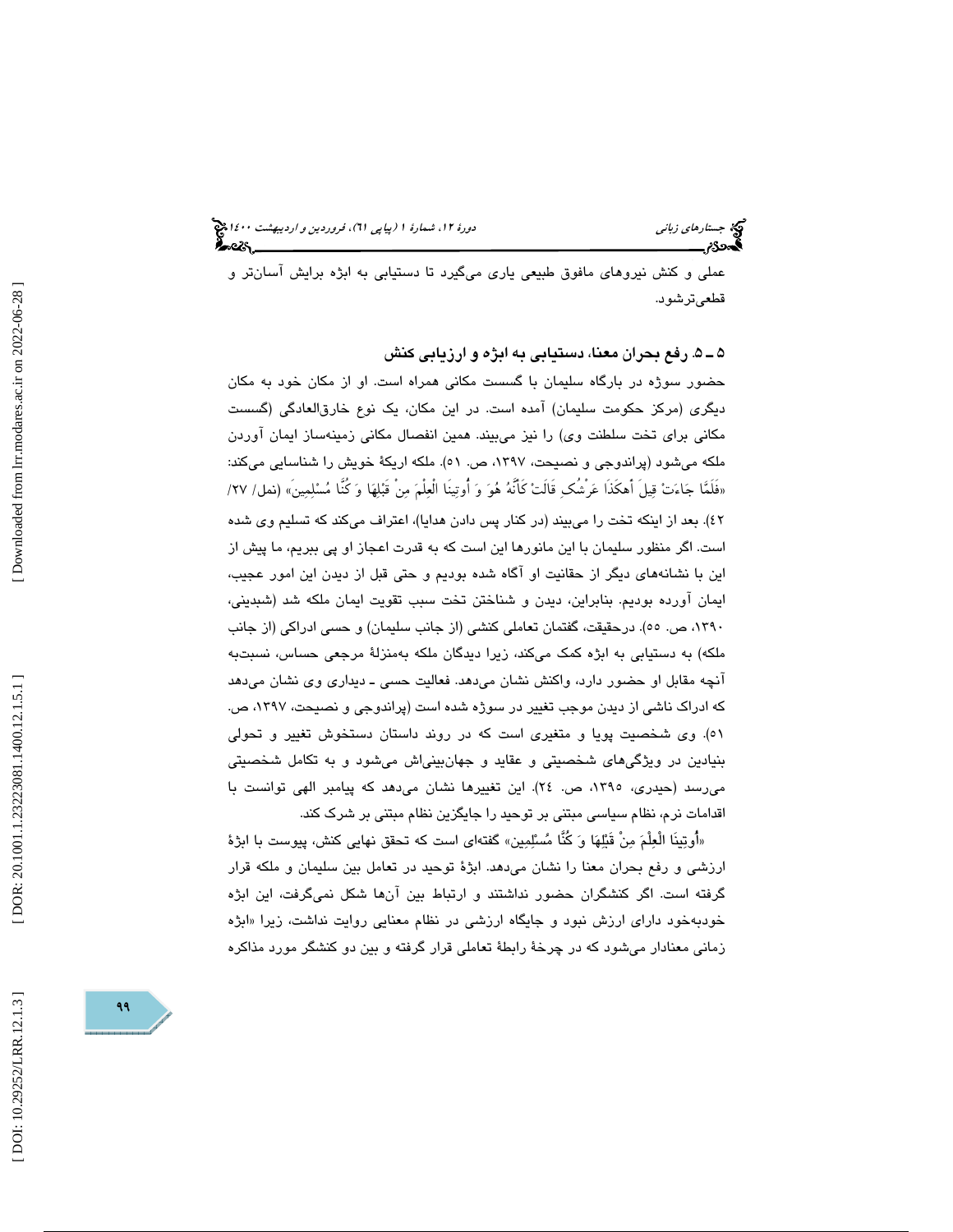ناهيد *نصيحت و همكاران شكلگيري معنا و دستيابي..*. ف**كي**<br>ناهيد نصيحت *و همكاران*<br>پاڪسپري ايران شكل شكل مستقل و دريان ميليان بين ايران بين ايران بين ايران بين ايران بين ايران بين ايران بين ايران

واقع شود (شعيري، ،1395 ص. 31)». ابژة ارزشي در فرايند گفتماني سليمان و سبا، هم كيفي است كه شامل ايمان آوردن سبائيان ميشود و هم كمي است كه بر تعداد موحدان و خداپرستان میافزاید، زیرا «کنشها یا بحران ما*دی* را رفع میکنند و کمی هستند و یا ميتوانند بحرانهاي هستيشناختي و عاطفي را نيز حل كنند» (شعيري، ،1395 ص. 23) كه ارزشهاي كيفي هستند.

به اين ترتيب فرايند روايي با انجام دو كنش اصلي سليمان (و ساير كنشهاي قبلي)، وارد مرحلة ارزيابي شناختي و كاربردي ميشود. آيه 43 ارزيابي شناختي را توسط خداوند متعال نشان میٖدهد و میفرماید که او را از شرک و عبادت غیر خدا بازداشت: «وَ صَدَّهَا مَا کانتْ تَعْبُدُ مِنْ دُونِ اللَّهِ إِنَّهَا كَانَتْ مِنْ قَوْمٍ كَافِرِينِ» (نمل/ ٢٧/ ٤٣).

سليمان به اين اعتراف ملكة سبا بسنده نميكند. گام سوم قدرت خود را براي قطعيت يافتن هدف نشان ميدهد. ميخواهد ملكه را در وضعيت شَوِشي قرار دهد تا از طريق گفتمان احساسي و عاطفي به آخرين مرحلة گفتمان كنشي برنامهمدار خود دست يابد. او قبلاً از كارگزاران خود خواسته بود تا قصري بلورين بر سطح آب بسازند. اكنون از ملكه ميخواهد وارد اين قصر بلورين شود: « قيلَ لَها ادخُلي الصرْح) «نمل/27/ 44). ساختار قصر آنچنان شگفتانگيز و خارقالعاده بود كه وقتي ملكه صحنه را ديد، پيامبر را باور كرد: «فلمَّا رَاتهُ حَسِبَتْهُ لُجَّةً وَ كَشَفَتْ عَنْ سَاقَيْهَا قَالَ إِنَّهُ صَرْحٌ مُمَرِدٌ مِنْ قَوَارِيرَ قَالَتْ رَبِّ إِنِّي ظَلَمْتُ نَفْسِي وَ اسْلَمْتُ مَعَ سُلَيْمَان لِلْهِ رَبِّ الْعَالَمِينَ« (نمل/ ٢٧/ ٤٤). وقتي تيزبينانـه و هوشمندانـه نگريست و اطمينان حاصل كرد كه سليمان، پيامبر الهي و مصلح جهان است، مستي پادشاهي او را به زمين نزد و با حق به ستيز برنخاست و دانست كه تبعيت از حق واجب است و تسليم سليمان شد (يمني، ١٤٠٤ق، ص. ١٠) و گفت «أسلمت». اين گفتهٔ شوشي ملکه، رسيدن به هدف و تحقق حضور و نتيجهٔ فرايند كنشي ارزش،حور را تأكيد و تثبيت ميكند. «كنشهاى ارزش،حور هم يا مبتني بر عبور از وضعيت سلبي به ايجابي هستند و يا عبور از وضعيت ايجابي به وضعيتي سلبي را فراهم ميكنند» (شعيري، ١٣٩٥، ص. ٢١). درواقع، سبائيان طي فرايندي كنشي از سوي سليمان، از بحران معنا رهايي يافته و از وضعيت سلبي گسست از توحيد به وضعيت ايجابي پيوست با توحيد رسيدهاند. درحقيقت، گفتمان با يك عمليات ديناميك و

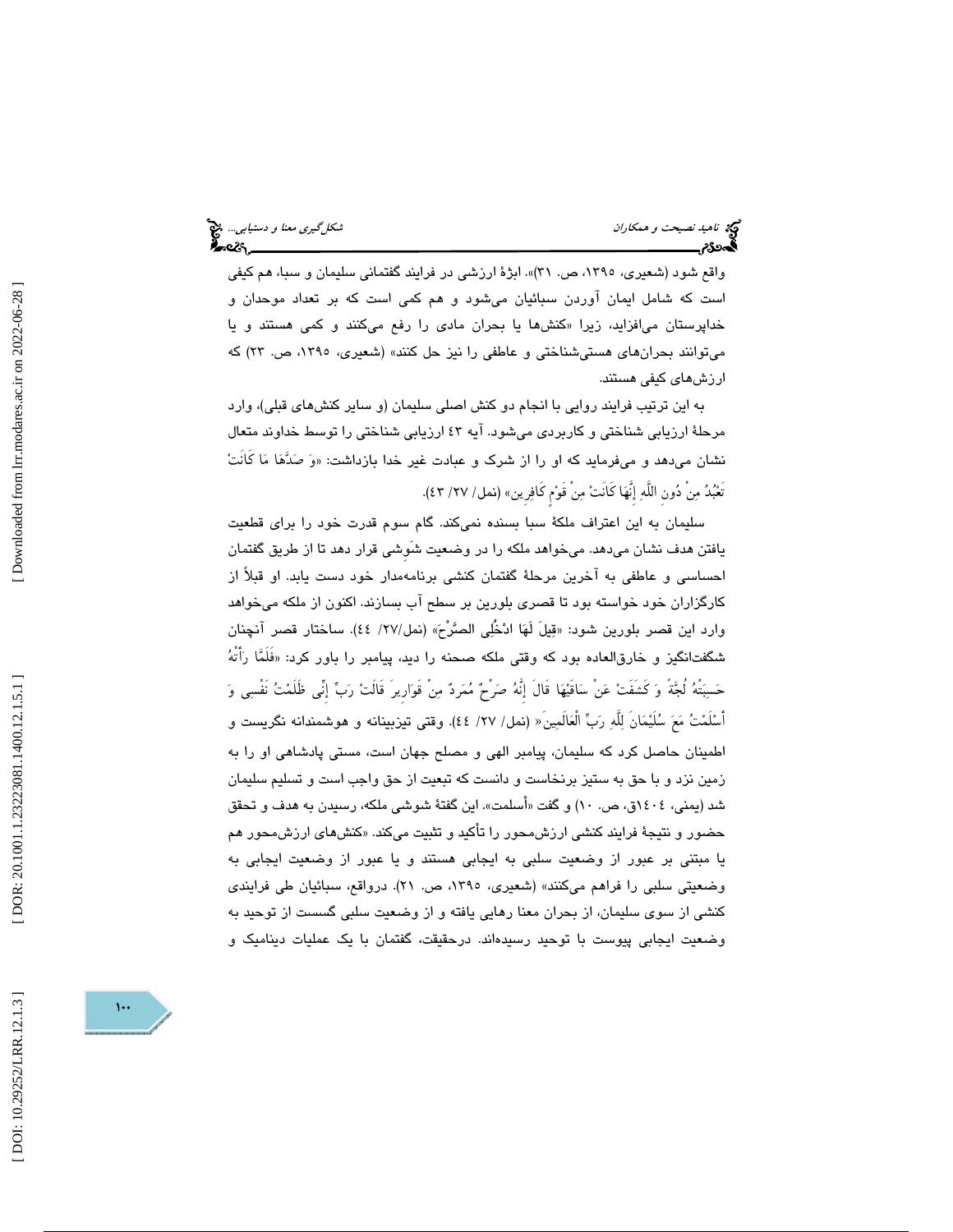#### جستار*هاي زباني هي المرديبهشت 1400 ه*ورو 11، شمارة 1 (پياپي 71)، فر*وردين و ارديبهشت 14*00 هج ર્કેન્સ્ટર,\_\_

مرحلهاي از معناي نخست شرك به معناي دوم تسليم شدن تغيير يافته است. اين تقابل و تغيير در معنا به صورت همبسته حضور دارند. تغييري كه نتيجة يك سلسله برنامهريزي بود كه سليمان و عاصف و هدهد و ... باني آن بودند و حضور شَوِشي ملكه كه تحت تأثير وقايع قرار گرفته بود، به تحقق اين تغيير وضعيت در گفتمان كنشي كمك كرد.

نمودار نظامِ روايي كنشيِ ماجراي سليمان و ملكة سبا و نيز نمودار فرايند كنشي با رويكرد ارزشي به صورتي كه آورده ميشود ترسيم ميشود:

| ارزيابى                                                 | توانش سلیمان و کنشیاران  | شرک و مسک پیمان اجرای کنش |                |  |
|---------------------------------------------------------|--------------------------|---------------------------|----------------|--|
| شناختى توسط                                             | ارسال نامه، احضار اریکه، | بین سلیمان و کنشیاران     | خورشیدپرستی در |  |
| خداوند متعال                                            | ناشناس ساختن اريكه، قصر  | (هدهد، عالم دين و )       | سرزمین سبا     |  |
|                                                         | بلورين                   |                           |                |  |
| شکل ۴: نمودار نظام روایی کنشی ماجرای سلیمان و ملکهٔ سبا |                          |                           |                |  |

**Figure4 :** Action system in the story of Solomon and the Queen of Sheba

| ویژگی کمی و کیفی |  |  |
|------------------|--|--|

شكل 5: نمودار فرايند كنشي با رويكرد ارزشي در ماجراي سليمان و ملكة سبا **Figure 5:** Action system and Axiological approach in the story of Solomon and the Queen of Sheba

### . نتيجه 6

نشانه ـ معناشناسي روايت سليمان و ملكة سبا نشان ميدهد كه شيوههاي مختلف حضور كنشگر (مجازي، كنونيت يافته، به باور رسيده و تحقق يافته) كه شكلگيري معنا به آن بستگي دارد، با افعال مؤثر گره خورده و كنش طي فرايند به نتيجه ميرسد. در اين داستان، نقصان و بحران معنا سبب شكلگيري يك نظام روايي كنشمحور شده است. در اين نظام كنشي، شرك و خورشيدپرستي، بحراني است كه مردمان سرزمين سبا را به گسست از ابژة ارزشي ايمان و توحيد كشانده است. سليمان براي رساندن قوم سبا به ابژة ارزشي توحيد و نيز رفع بحران، قدرت نرم خود را بهكار ميگيرد. وي با عمليات مرحلهاي و طي فرايند كنشي (ارسال

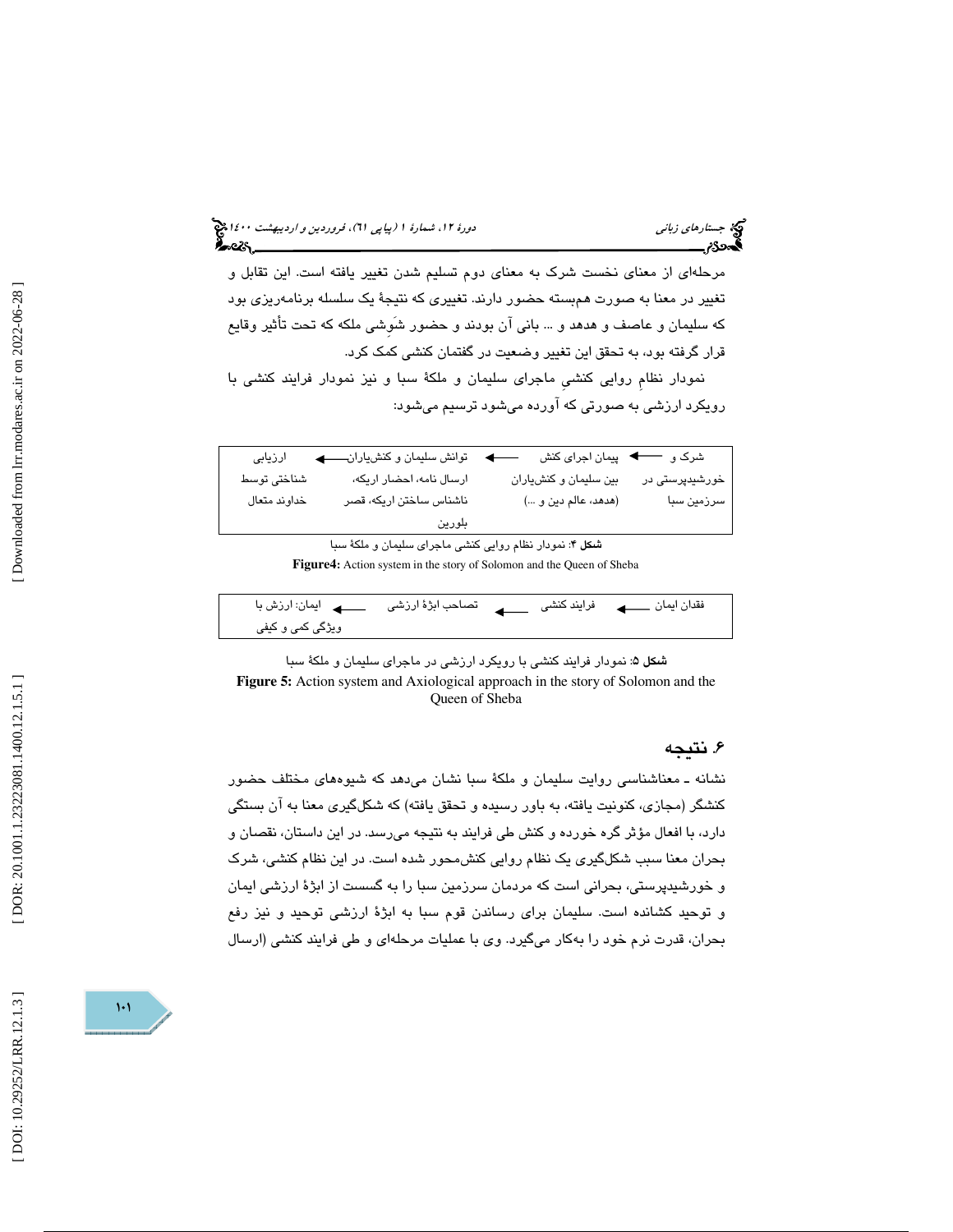نامه، احضار تخت پادشاهي، ناشناس ساختن آن و بنا نهادن قصر بلورين) كه خود در مركز آن قرار دارد، با همراهي كنشياران به هدف ميرسد و سبائيان را به ابژه پيوند ميدهد. در اين عمليات برنامهدار، تغيير معنا از وضعيت سلبي بيايماني به وضعيت ايجابي ايمان به خدا رخ ميدهد.

البته ، اين نكته هم گفتني است كه حركت ملكه بر اصل باور و فضاي يقين استوار است. اگر باور وي نبود، به سمت سليمان حركت نميكرد. درحقيقت ، عمل گفتماني سليمان از سوي ملكه، وزيران و مسئولان حكومتي تفسير ميشود و آنها به فعاليت شناختي پرداخته و به نتيجهٔ مطلوب مي سند. همچنين، آنچه گفتمان آيات داستاني سليمان نبي و ملكهٔ سبا به مخاطب منتقل ميكند، فقط دانش و آگاهي نيست، بلكه ارزش است؛ ارزشي كه توانسته باور را به مخاطب برساند.

بدين ترتيب ، مسئلة اصلي پژوهش، مبني بر نقش حضور شناختي در ايمان آوردن ملكة سبا و رسيدن به ابژة ارزشي تبيين ميشود.

### . پينوشت ها 7

- 1. semiotics
- 2. discourse semiotics
- 3. structural semiotics
- 4. prescriptive discourse
- 5. intentionality
- 6. appropriation
- 7. object
- 8. narrative discourse
- 9. performance
- 10. transformation
- 11. manipulative discourse
- 12. Meaning imperfection
- 13. cognitive
- 14. pragmatic
- 15. action discourse
- 16. continuity
- 17. discontinuity
- 18. modal verbs
- 19. virtual presence

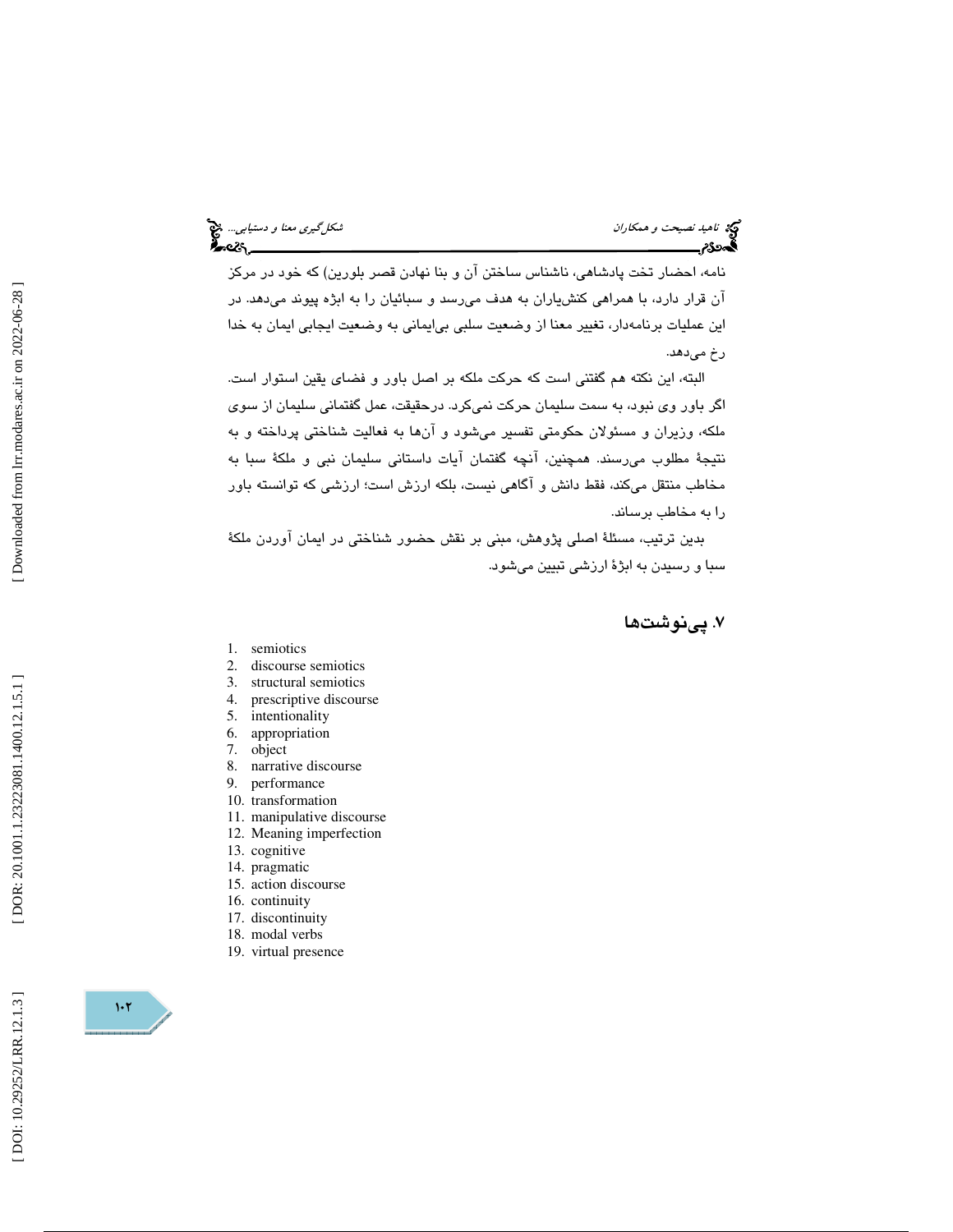جستار*هاي زباني هي المرديبهشت 1400 ه*ورو 11، شمارة 1 (پياپي 71)، فر*وردين و ارديبهشت 14*00 هج ಹಿಂದಿ

- 20. actual presence
- 21. potential presence
- 22. real presence
- 23. intensity
- 24. tensive discourse 25. extent

. منابع 8

- قرآن كريم. •
- اشرفي، ب،. تاكي، گ،. و بهنامفر، م. (1393). بررسي خويشكاريها و شخصيتپردازي در داستان حضرت سلیمان بر اساس نظر پراپ. *زبان و ادب فارسی، ٦٧* (٢٣٠)، ٢٥ ـ ٤٧.
- اشرفي، ب،. تاكي، گ،. و بهنامفر، م. (1394). تجزيه و تحليل داستان حضرت يوسف در قران كريم بر اساس نظريۀ پراپ و گريماس. ج*ستارهای زبانی،* ٦ (٧)، ٣٣ ـ ٥٢.
- اكبريزاده، ف،. و محصص، م. (1396). نشانه ـ معناشناختي گفتمان تبليغي موسي. جستارهاي زباني،  $A$  (٥)، ٢٩٣ ـ ٣١٨.
- پراندوجي، ن،. و نصيحت، ن. (1397). نشانه ـ معناشناسي فرايند تنش در ايمان آورده ملكة سبا. ج*ستارهاي زباني، ٩ (٣)، ٣٥ ـ ٦١.*
- جزايري، ن. (1381). النور المبين في قصص الأنبياء و المرسلين. تصحيح ا. سياح. ترجمة ف. مشايخ. تهران: فرحان.
- حمد، ر.م. (٢٠١٦). الإتساق و أثره في التماسك النصي في الخطاب القرآني "قراءهٔ دلاليهٔ في قصـهٔ النبي سليمان". *مجلة الكلية الاسلامية الجامعة، النجف الأشرف، ٢* (٤١)، ٢٨٧ ـ ٣١٧.
- حيدري، م. (١٣٩٥). تحليل ريختشناسي قصة سليمان در ترجمة تفسير طبري. *زبان و* ادبيات فارسي، ٤١، ١ ـ ٣٠.
- خدادادي، ف،. و قاسمزاده، س.ع. (1397). رويكرد گفتمان كنشي القايي در ادبيات داستاني. جستارهاي زباني، 9 6( )، ـ 25 47.
- داودي مقدم، ف. (1392 ). تحليل نشانه ـ معناشناسي گفتمان در قصة يوسف. آموزههاي قرآني، ،20 175 ـ .192
- سياوشي، ص. (1398). بررسي فرايند معنايي در داستان ذوالقرنين در قرآن كريم. ادب •



 $1.7$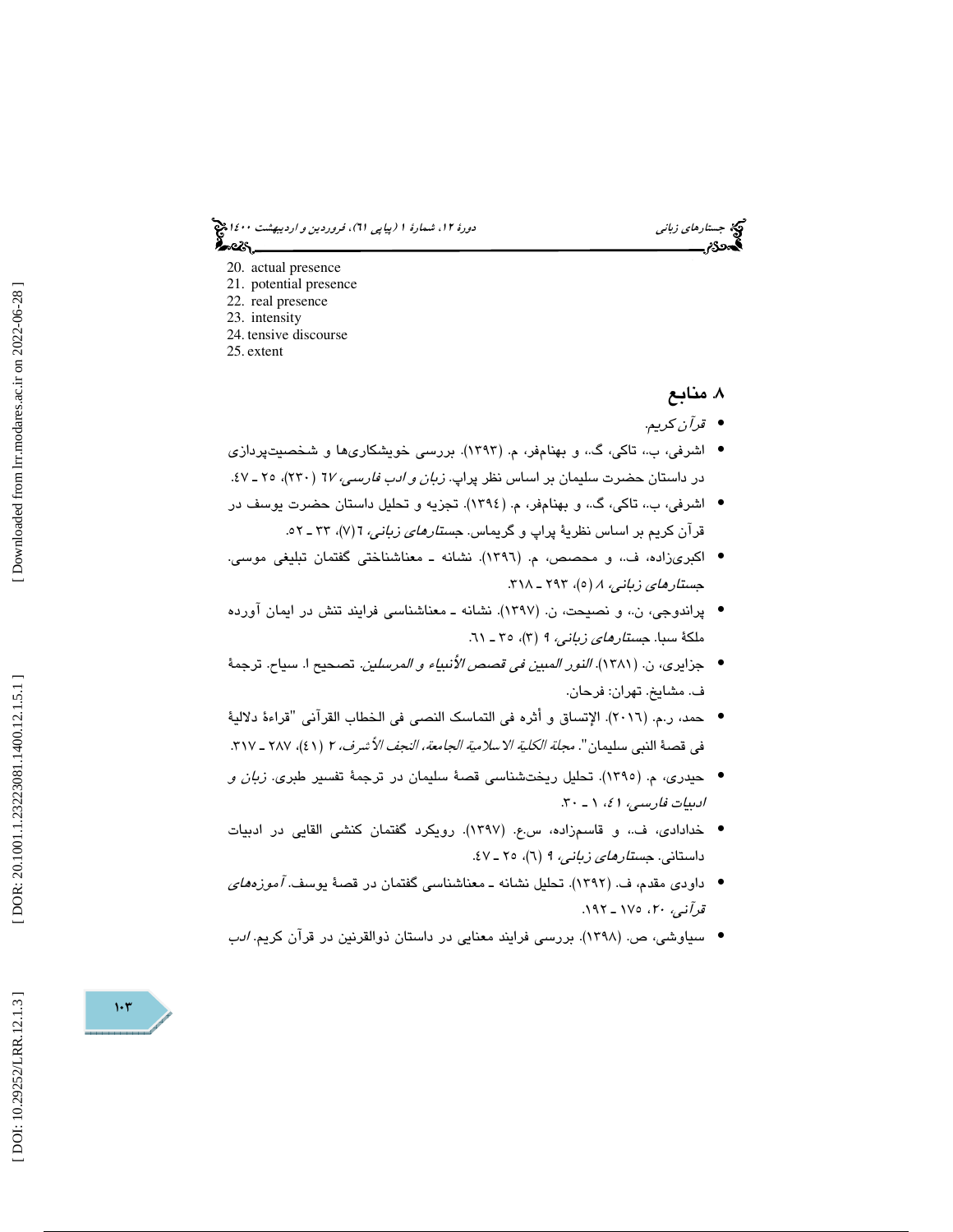# ناهيد نصيحت و همكاران شكلگيري معنا و دستيابي... انتخاب نصيحت و همكاران شكلگيري معنا و دستيابي... انتخابي<br>الجمهوریم

عربي، 11 2( )، 253 ـ 272 .

- شبديني، م. (1390). قدرت نرم سليمان نبي در دعوت ملكة سبا به ايمان. حصون، ،29 49  $.01$
- شرفي، م.ر،. خسروي، م.ر،. و كياني، ش. (1389). بازشناسي ارزشهاي مهم مديريتي در زندگی حضرت سليمان. *آموزههای قرآنی، ١٢،* ١١٧ ـ ١٣٧.
	- شعيري، ح.ر. (1385). تجزيه و تحليل نشانه ـ معناشناختي گفتمان. تهران: سمت.
		- شعيري، ح.ر. (1388). مباني معناشناسي نوين. تهران: سمت. •
- شعيري، ح.ر. (1395). نشانه ـ معناشناسي ادبيات، نظريه و روش تحليل گفتمان ادبي. تهران: دانشگاه تربيت مدرس.
- شعيري، ح.ر،. و وفايي، ت. (1388). ققنوس راهي به نشانه ـ معناشناسي سيال. تهران. علمي و فرهنگي.
	- شيخ صدوق، م. (١٣٧٧). *خصال.* ج ١. تهران: كتابچي.
- صحرايي، ق. (1387). تصوير سليمان نبي در كتب آسماني و مقايسة آن با تصوير سلیمان در ادبیات فارسی تا قرن هشتم. *بهار ادب،* ۱ (۲)، ۱۲۶ ـ ۱٤۱.
- صدقي، ح،. و گنجخانلو، ف. (1395). تحليل ساختار روايي داستان حضرت سليمان و ملکه سبا بر پايه الگوی روايي گريماس. *پژوهشهای ادبی ـ قرآنی، ٤* (۳)، ۲۳ ـ ٤٦.
- طباطبايي، م.ح. (١٣٧٠). تف*سير الميزان.* ج ١٥. ترجمة س.م.ب. موسوى همداني. تهران: مركز فرهنگي رجاء.
- عباسي، ع،. و يارمند، ه. (1390). عبور از مربع معنايي به مربع تنشي: بررسي نشانه ـ معناشناختی ماهی سیاه کوچولو. *زبان و ادبیات تطبیقی، ۲* (۲)، ۱۶۷ ـ ۱۷۲.
	- عمادزاده، ح. (١٣٨٣). ت*اريخ انبياء از آدم تا خاتم و قصص قرآن.* تهران : اسلام.
- فلاح، ا،. و شفيعپور، س. (1398). تحليل روايت موسي و سامري بر پاية نشانه ـ معناشناسي گفتماني. *جستار<i>هاي زباني، ۱۰* (۱)، ۲۰ ـ ۵۰.
- مكارم شيرازى، ن. (١٣٨١). برگزي*دة تفسير نمونه.* ج ٣. تحقيق ا. علي بابايي. تهران: دارالكتب الاسلاميه.
- نصيحت، ن،. روشنفكر، ك،. پرويني، خ،. و ميرزايي، ف. (1392). بررسي نشانه ـ •

DOI: 10.29252/LRR.12.1.3]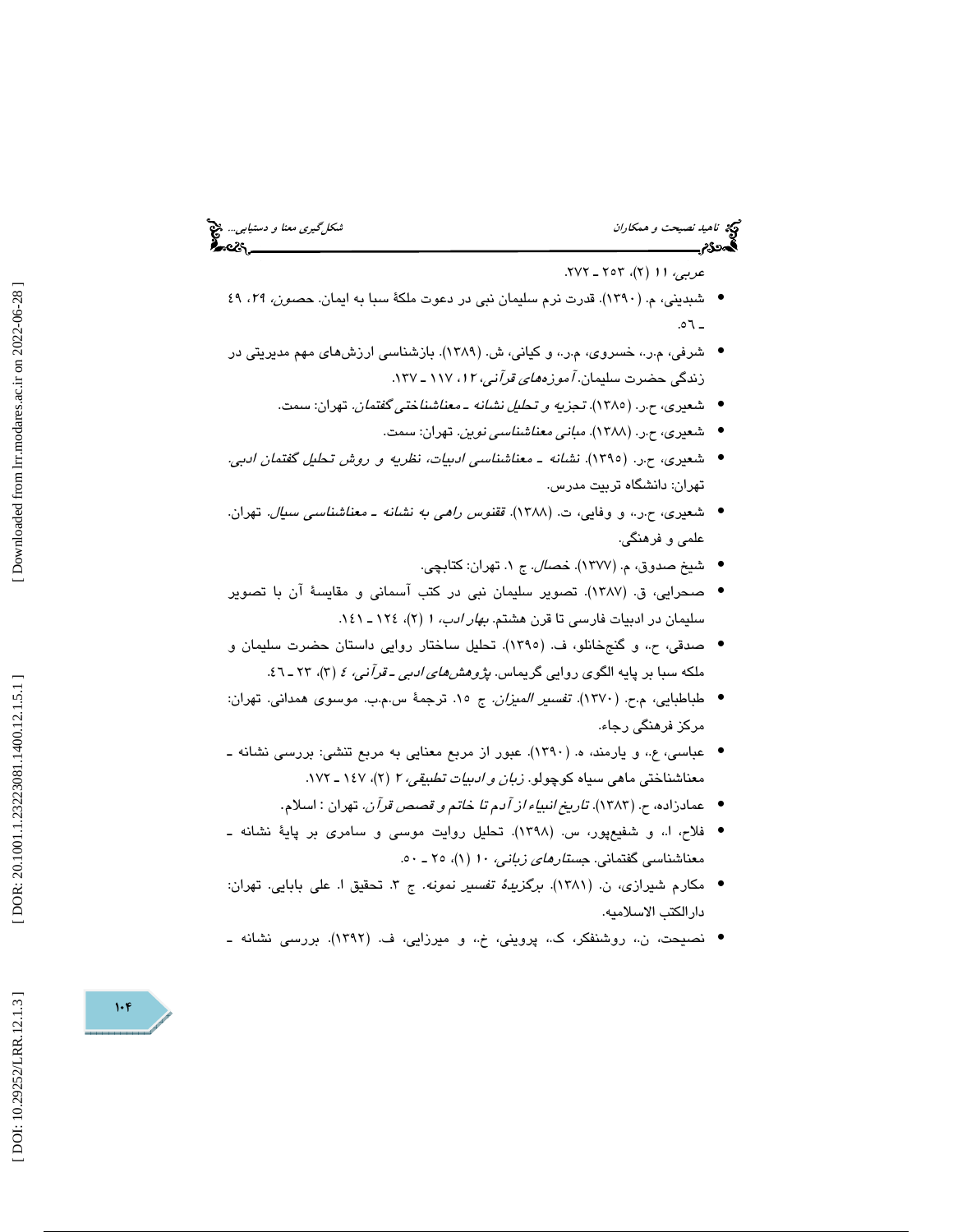(پياپي 61)، فروردين و ارديبهشت 1400 جستارهاي زباني دورة ،12 شمارة 1 <sup>199</sup> <sup>ـ</sup> .220 معناشناختي ساختار روايي داستان كوتاه لقاء في لحظة رحيل. جستارهاي زباني، 4 )2،( • يمني، م. (1404). الأنباء عن دولة بلقيس و سبأ. تحقيق ح. حبش. صعده: مكتبة اليمن الكبري.

• Dumezil, G. (1988). *Manipulatoire*. Editions de Minuit. • Fontanille, J. (1998). *Sémiotique du discourse*. PULIM

#### **References:**

- *Holy Quran*
- Abbasi, A. & Yarmand, H. (2011). Transition from the semiotic square to tensive square: the case study of "Mahi Siahe Kochoulou. *Language Related Research. 7*, 147-172 .[In Persian].
- Akbarizade, F., & Mohasses, M. (2017). Semiotic study of Moses' missionary discourse in Quran. *Language Related Research*. 8 (5), 293-318 .[In Persian].
- Ashrafi, B., & Taki, G., & Behnamfar, M. (2015). The Analysis of Joseph story in The Quran according to Propp's and Greimas' Approaches. *Language Related Research*. *6* (7), 33-52. [In Persian].
- Ashrafi, B., Taki, G., & Behnamfar, M. (2014). The Study of functions and characterization in Sulaiman story in The Quran. *Journal of Persian Language & Literature*, 67 (230), 25-47 .[In Persian].
- Davoudi Moghadam, F. (2014). Analysis of semiotics discourse in the story of prophet Joseph. *Qur'anic Teachings*. *20*, 175-192. [In Persian].
- Dumezil, G. (1988). *Manipulation*.Minuit. [In French].
- Emadzadeh, H. (2004). *History of the prophets*, Tehran: Islam. [In Persian].
- Fallah, E. & Shafipor, S. (2019) Analyzing moses and Samiri's narrative A semiotic approach. *Language Related Research, 10* (1), 25-50. [In Persian].
- Fontanille, J. (1998). *Semiotics of discourse*. Limoges: PULIM .[In French].

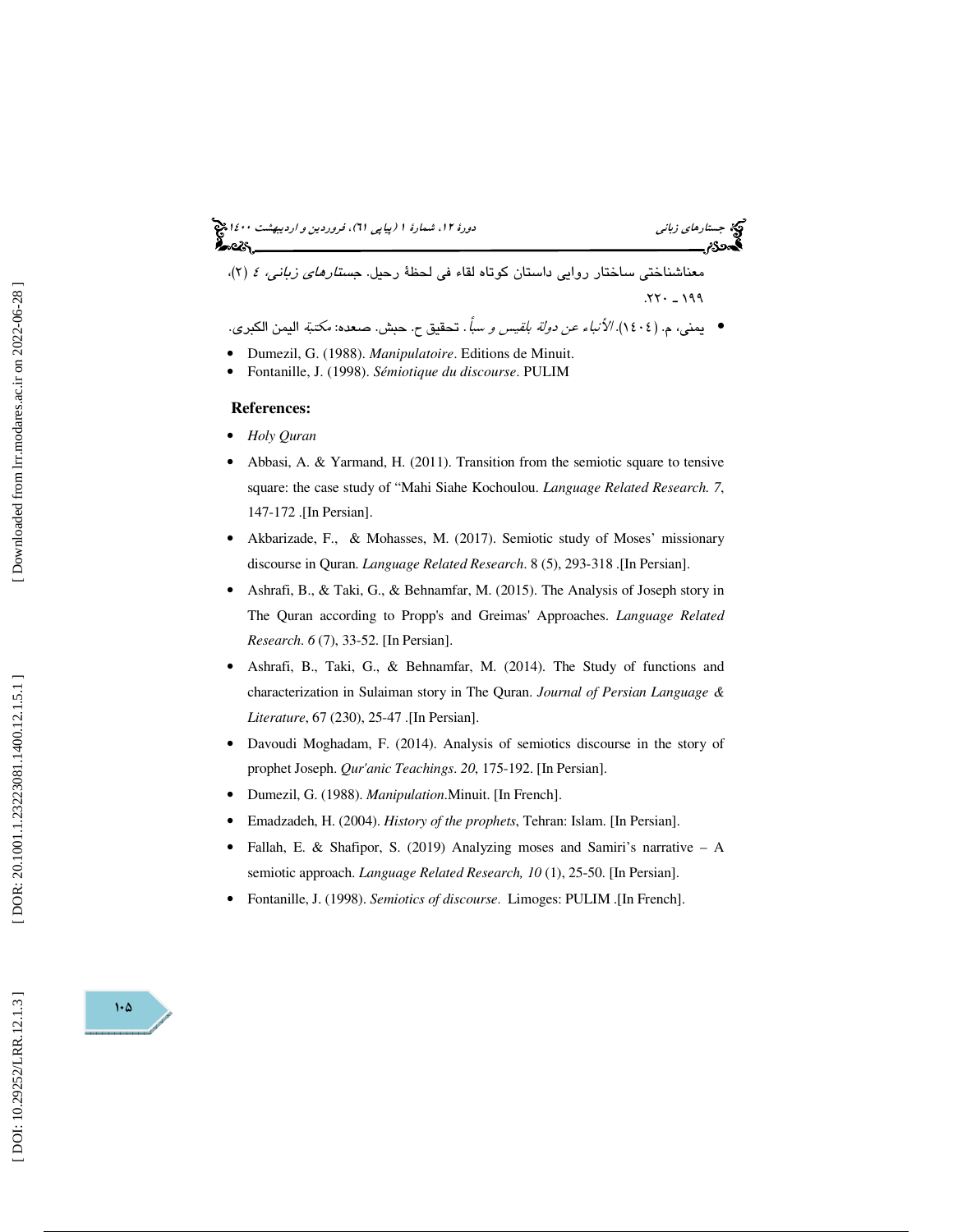## ⊷ટડ



- Hamad, R.M. (2016). The consistency and its impact on the tent coherence in the Quranic speech and reading tag in the story of prophet Sulaiman \_Alihsalam, *The Islamic University College Journal*, *2* (41), 35-61. [In Arabic].
- Heydari, M. (2016). Morphology of the story of Solomon (pbuh) in Tabari's translation, *Pazh* ū*hish-i*  Ź*ab* ā*n va Adabiyy* ā*t-i Fars* ī, 41, 1-30. [In Persian].
- Jazayeri, S.N. (2001). *Obvious light in the stories of the prophets*. Translation: Mashayekh, F. Farhan. [In Persian].
- Khodadadi, F., & Ghasemzadeh, S.A. (2019). Analyzing actional-manipulative regime of discorse in fictional literature. *Language Related Research, 9* (6), 25-47 .[In Persian].
- Makarem Shirazi, N. (2002). *Tafsir Nemooneh*. Tehran: Dar al-Kotob al-Islamiyah, Islamic Republic of Iran. [In Persian].
- Nasihat, N., & Parandavaji, N. (2018). Semiotic analysis of tensive process in queen Sheba's faith. *Language Related Research*, 9 (3), 287-317 [In Arabic].
- Nasihat, N., Roshanfekr, K., Parvini, KH., & Mirzaee, F. (2013). The survey of narrative semiotics of semantic structure in "Leqa-on fi Lazate Rahil" Short Story. *Language Related Research. 4* (2), 199-220. [In Persian].
- Sahrayi, Q. (2008). Solomon 's image in the scripture and comparison with the image of Solomon in Persian literature by the eighth century. *Bahare Adab* , *1* (2), 124-141 .[In Persian].
- Sedqi, H., & Ganjkhanlu, F. (2016). An analysis of the narrative structure of the story of prophet Solomon and Queen of Sheba based on Greimas's narrative model. *Literary and Qur'anic Studies, 4* (3), 23-46. [In Persian].
- Shabdini, M. (2011). Solomon 's soft power at the invitation of the Queen of Sheba to faith. *Hosoon*, 29. [In Persian].
- Shairi, H. R. (2006).*Semiotic analysis of discourse*. SAMT .[In Persian].
- Shairi, H. R. (2009). *Fundamentals of modern semiotics*. SAMT. [In Persian].

 $\mathcal{W}$